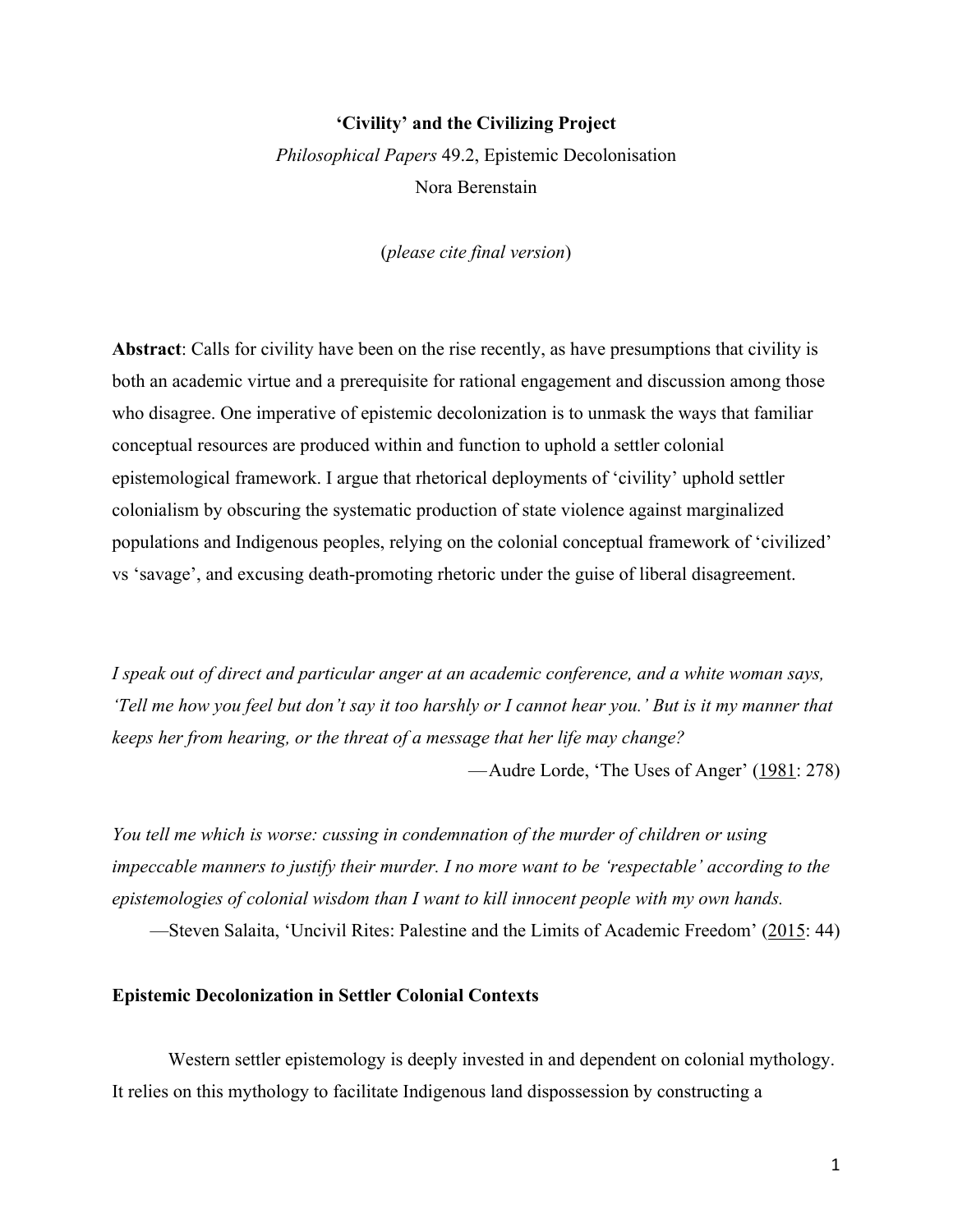conceptual framework that remakes land into property and positions the settler as always already ontologically entitled to it (Tuck and Yang 2012; Ruíz forthcoming).  $\frac{1}{2}$  Because settler colonialism is an ongoing structure and not simply a past historical event, it requires complex and ongoing forms of violence in order to maintain itself, including epistemic violence. In settler colonial contexts, settler epistemic violence is always linked to land—to its theft, dispossession, and ongoing occupation—although settler epistemologies work hard to obscure the connections between them. Settler epistemologies frame land as being detached from knowledge. This is not an accident. Settler epistemologies not only work to ignore and obscure Indigenous knowledges, they aim to make many aspects of Indigenous knowledges both un-*sayable* and un*thinkable* within them.

The notion of land used here invokes Tuck, McKenzie, and McCoy's (2014) understanding of land as encompassing all of the earth, including the urban, and as much more than just the material. Their notion draws on diverse trajectories of Indigenous practice and theory that understand land to include air, water, subterranean earth, and to encompass diverse webs of relationships developed over long timescales. It also includes an understanding that many different forms of knowledge exist within these relationships to land. By contrast, settler epistemologies traffic in obscurantism and erasure. In addition to working to erase Indigenous epistemologies from the realm of what can be considered knowledge, they work to obscure much of the machinery and gearwork of settler colonialism itself. This includes, as Dolores Calderon (2014: 10) notes, 'the ways in which place is foundational to settler colonialism'. Mishuana Goeman (Tonawanda Band of Seneca) describes how settler colonialism must 'create amnesia around geographies' in order to justify and maintain itself. Settler structures rely on the forced disappearance and forgetting of Indigenous histories and realities on the lands that they occupy.

Many concepts within settler epistemologies have been constructed to fulfill this specific purpose. The concept of *wilderness*, for instance, does this by falsely recalling 'a nostalgic past and places of pristine virgin land' (Goeman 2017: 114). Kyle Whyte (Citizen Potawatomi Nation) (2018) identifies this concept as one of the 'fictional imaginaries of cultural and political legitimacy' that the United States has created in order to justify its existence on stolen land. It was integral to establishing the network of US National Parks through the Wilderness Act of 1964. By conjuring an image of nature that is 'untouched' by humans, and whose 'purity' must be preserved, the notion of *wilderness* obscures and erases the history of forced displacement and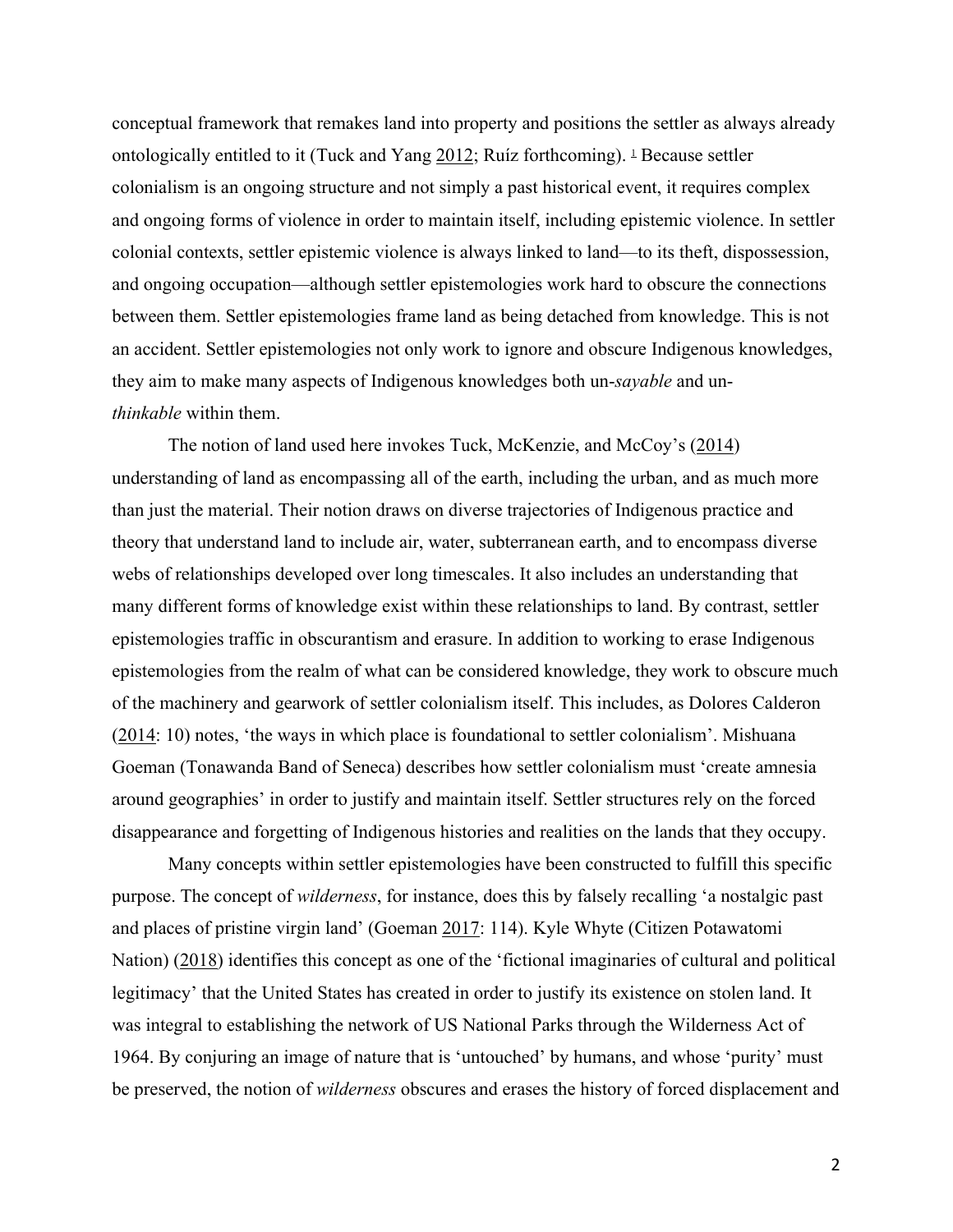genocide of Indigenous peoples and disruption of Indigenous societies and governance structures that were necessary to create and establish US National Parks. This is one instance of the pattern that Goeman identifies below in which settler structures reframe and reimagine the land they exist on while disappearing violence necessary for their creation and continuing existence:

Settler colonial structures must imagine a homogenous stable present space developed for the good of the majority, even while they rely on forgetting the violence it took to produce the nation-state and the violence and fear it takes to sustain the current socio-political order, which necessitates a lack of acknowledging the ongoing structures of the colonial moment. (2017: 114) It should be unambiguously stated that the imaginings and forgettings that settler worldviews traffic in are *epistemological projects*. Such imaginings and forgettings are exactly the hallmark of the conceptual heavy lifting that settler epistemologies carry out. The erasure of Indigenous genocides that the concept of *wilderness* performs is an *epistemic function.* Specifically, it is a function of a concept within a settler epistemology that works to uphold settler colonialism by covering over Indigenous histories of these lands and remaking stolen land into the ontological property of the settler. The settler concept of *wilderness* embarks on this epistemological remaking project by imagining the stolen lands that became National Parks as 'space developed for the good of the majority' and disappearing the physical, material, spiritual, environmental, and epistemic violence that was required to reorient them as settled spaces. The settler concept of *wilderness* is doing the exact epistemological work that settler colonialism needs it to do. When we uncritically invoke and deploy settler concepts that maintain settler colonialism by erasing the devastating relationships to land and peoples that settler structures are built on and maintain, we are furthering the project of settler colonialism.

Here I specifically consider structures of settler colonialism on Coast Salish, Mohawk, Oneida, Wet'suwet'en, and Hawaiian lands to address what decolonization might require in the contexts of settler colonialism in North America and Polynesia. I take as a starting assumption a point that Tuck and Yang (2012) take much care to emphasize—that decolonization is not a metaphor. Decolonization in settler colonial contexts requires the rematriation of Indigenous lands. If a project or practice does not work toward expanding Indigenous sovereignty, including Indigenous access to and relationships with land, it is not decolonial. Decolonization is not a synonym for social justice projects. It does not and cannot refer to measures taken simply to reduce harm or increase fairness in resource distribution in settler societies. Neither is epistemic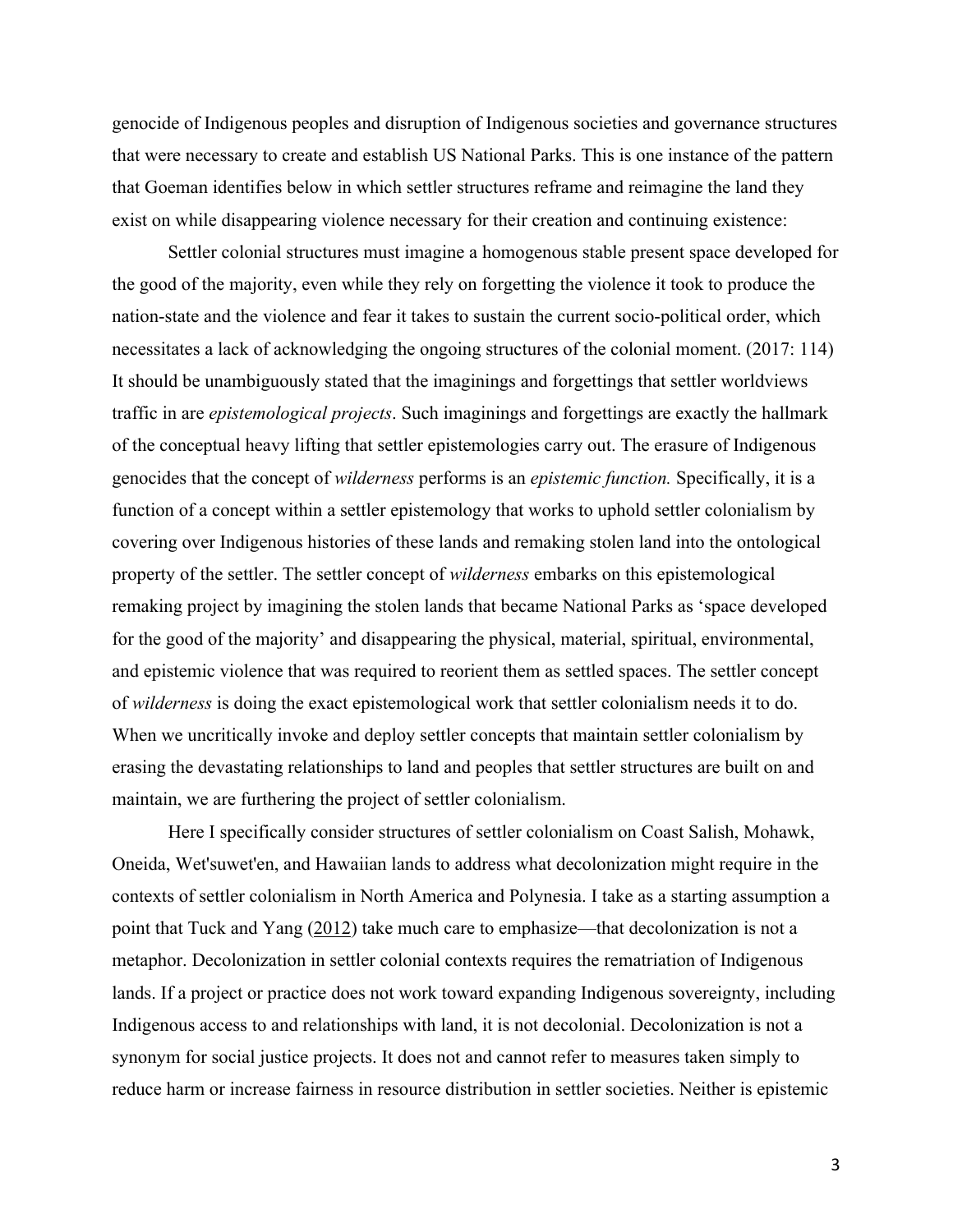decolonization synonymous with efforts to minimize, reduce, or repair epistemic injustice. Calling such practices 'epistemic decolonization' serves the same function as using 'decolonization' metaphorically. It reduces settler feelings of guilt and complicity and functions as a move to innocence so that settlers can feel that we are taking part in important efforts to promote justice, but without having to give back any of the stolen Indigenous land we continue to occupy and profit from in order to secure our settler futurity on these lands.

If decolonization requires the return of Indigenous lands to their original peoples, what then does epistemic decolonization require? Among other things, epistemic decolonization requires unmasking the justificatory roles that specific concepts fulfill in settler epistemologies and unmaking the world that such epistemologies construct. This is done in order to disrupt their ability to preserve settler colonial occupation of Indigenous land and the continuation of the colonial project. Settler epistemologies carry out their preserving and justifying functions in myriad ways. When settler epistemological frameworks and the conceptual resources they offer facilitate and maintain the dispossession of Indigenous lands, epistemic decolonization involves recognizing and refusing these functions.

This inquiry is an effort toward disrupting the rhetorical functions of calls for 'civility' within settler colonial contexts and the overall function of the concept in settler epistemologies. Calls for 'civility' in politics and academia have been on the rise over the last few years. So too have presumptions that civility is both an academic virtue as well as a prerequisite, not only for rational engagement and discussion among those who disagree, but for moral progress itself.

Analyzed abstractly and uprooted from its settler colonial context, it is hard to object to the value of civility as a quality and virtue of expression demonstrated by individuals. But when we look at the use and function of the concept within settler epistemology and the way it is wielded in discourse, there are serious objections to be made to the way that demands for civility are used as a weapon against those who would challenge the *status quo* of settler colonial oppressions both within and outside of the academy. Because one imperative of epistemic decolonization is to recognize the ways that our conceptual resources are produced within and function to uphold a colonial epistemological framework, this inquiry will interrogate the uses and functions of the rhetoric and concept of 'civility', its role in settler epistemologies, and its connection to maintaining settler colonialism.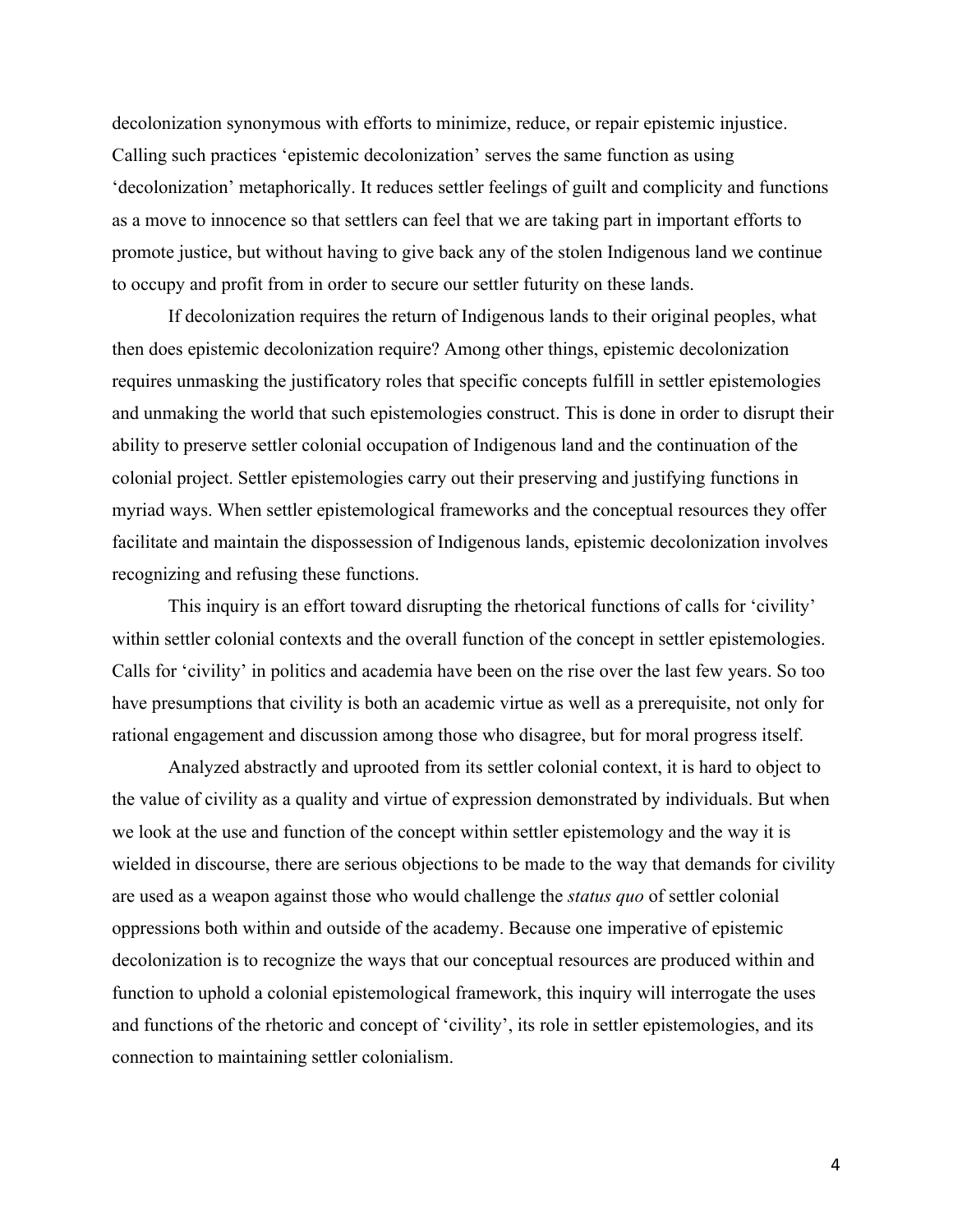#### **'Civility' as the Conduct of the 'Civilized'**

I argue that in a context where the *status quo* is constituted by interlocking structures of oppression constructed under settler colonialism, challenges and disruptions to these structures will almost always be seen as 'uncivil'. These challenges and dissenssions form the core set of what gets labeled 'incivility'. The first thesis of Tompkins and Nyong'o's (2018) 'Eleven Theses on Civility' is that 'Incivility is anger directed at unjust civil ordering'. Because expressions of dissent spoken with justified anger at an unjust civil order will generally be seen as *un*civil, civility is a tool that maintains the *status quo* of settler colonial white supremacist capitalist ableist cis-hetero-patriarchy. The *status quo* means violence and death for many people. We have a moral obligation not to maintain this *status quo*, and we thus have a moral obligation to reject demands that marginalized persons and Indigenous peoples challenge the *status quo* only in ways that are deemed 'civil' by the very structures of settler colonialism and oppression that they seek to end.<sup>2</sup> This obligation is especially salient for those of us who, like me, are white settlers currently benefitting from the ongoing violence of the colonial project, whose bright futures are made possible by the exploitation of Black and Brown labor and by the continuing genocide of Indigenous peoples and dispossession of Indigenous lands.

How, precisely, does the concept of civility function within settler epistemology to uphold the *status quo* of ongoing occupation, dispossession, and oppression? We can look first to the meaning of the word itself and to its etymology. The word 'civility' comes from the Latin, *civilitas*, which is from *civilis*, meaning 'relating to citizens'. Civility is thus orderly behavior befitting a citizen. Civility is an expectation of how one should behave in the public square, but it also carries connotations of whose presence and participation is allowed in the public square at all. In the Americas, this public square is always built on stolen land.

The dictionary definition of 'civility' also offers a window into its conceptual connotations: civility is defined as 'formal politeness and courtesy in behavior and speech'. <sup>3</sup> In addition to 'courtesy' and 'politeness' its synonyms include 'good manners, mannerliness, gentlemanliness, chivalry, gallantry, graciousness, and gentility'. Gentility is behaving in a way that is suited to the noble-born, demonstrating an elegance expected of the gentry class. Merriam-Webster characterizes gentility as 'attitudes or activity marked by false delicacy, prudery, or affectation', and also as 'superior social status or prestige evidenced by manners,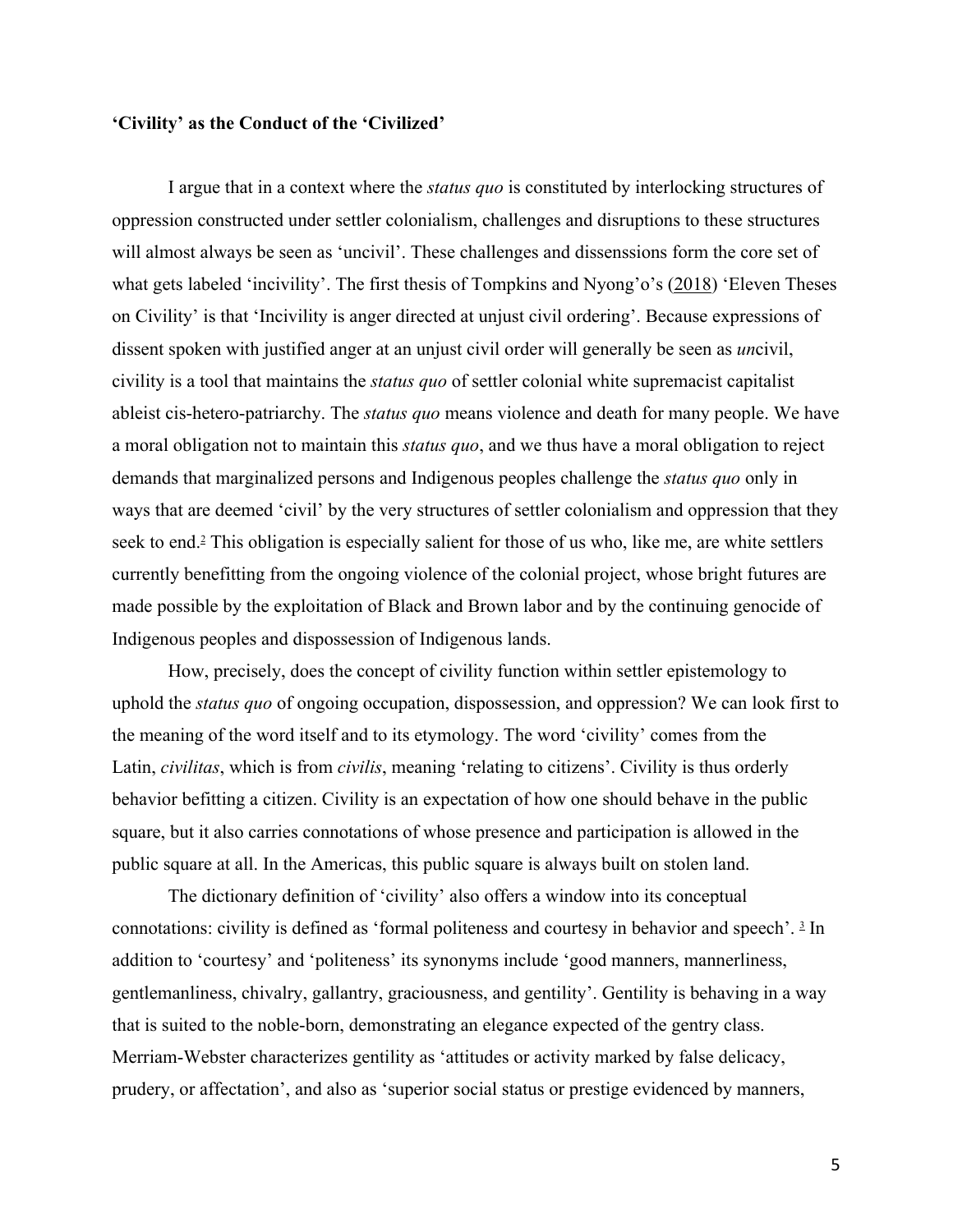possessions, or mode of life'. The behaviors that civility demands are grounded in classist white cis-heteronormative social scripts and steeped in disingenuousness and pretense. These definitions provide a look into the conceptual origins of why civility places the manner and tone of engagement above its substance and content.

Civility involves a set of normative expectations for behavior that are classed, racialized, and gendered, and that are not only oriented toward maintaining a settler colonial *status quo*, but that as Evyn Lê Espiritu et al. (2015) point out, construct certain groups as inherently unfit for the space of public discourse. They write:

Certain bodies are constructed to simply be, *a priori*, uncivil. That is to say, it is not merely that the accusation of uncivil behavior is more likely thrown at bodies of color, of immigrants, of queers. More trenchantly, these bodies are *always already* suspect always seen as primed toward uncivil behavior. They demonstrate for us what incivility is by virtue of the *sheer presence* of their non-normativity. Thus the distinction here becomes less one of speech as uncivil than one of how the ideological evaluation of speech is used to reinforce the production of certain bodies as threatening, dangerous, and uncivil. (Lê Espiritu et al. 2015: 65, emphasis in original)

The conceptual role that *incivility* is playing in settler epistemology runs deeper than simply being a charge that is more likely to be wielded against marginalized people. The notion already constructs certain embodied knowers as disruptive, unruly, and unmanageable. *Civility* has a long, ugly, and well-documented history that contemporary calls for civility obscure. Colonialism was characterized as a 'civilizing' mission, in which European peoples forcibly enslaved, raped, and tortured Indigenous peoples whom they characterized as 'primitive' in order to 'civilize' them, instill 'manners' in them, and save them from their 'savage' selves. As Terese Marie Mailhot (Seabird Island Band) emphasizes, 'Civility is an invention that has been weaponized against indigenous people since settlers first started coming to indigenous lands'  $(2018).$ 

One weaponization of civility in the enforcement of a civilizing process occurred through residential schooling, which was in part an epistemic project. White Christian settlers in the Americas forcibly removed Native children from their homes and placed them in residential and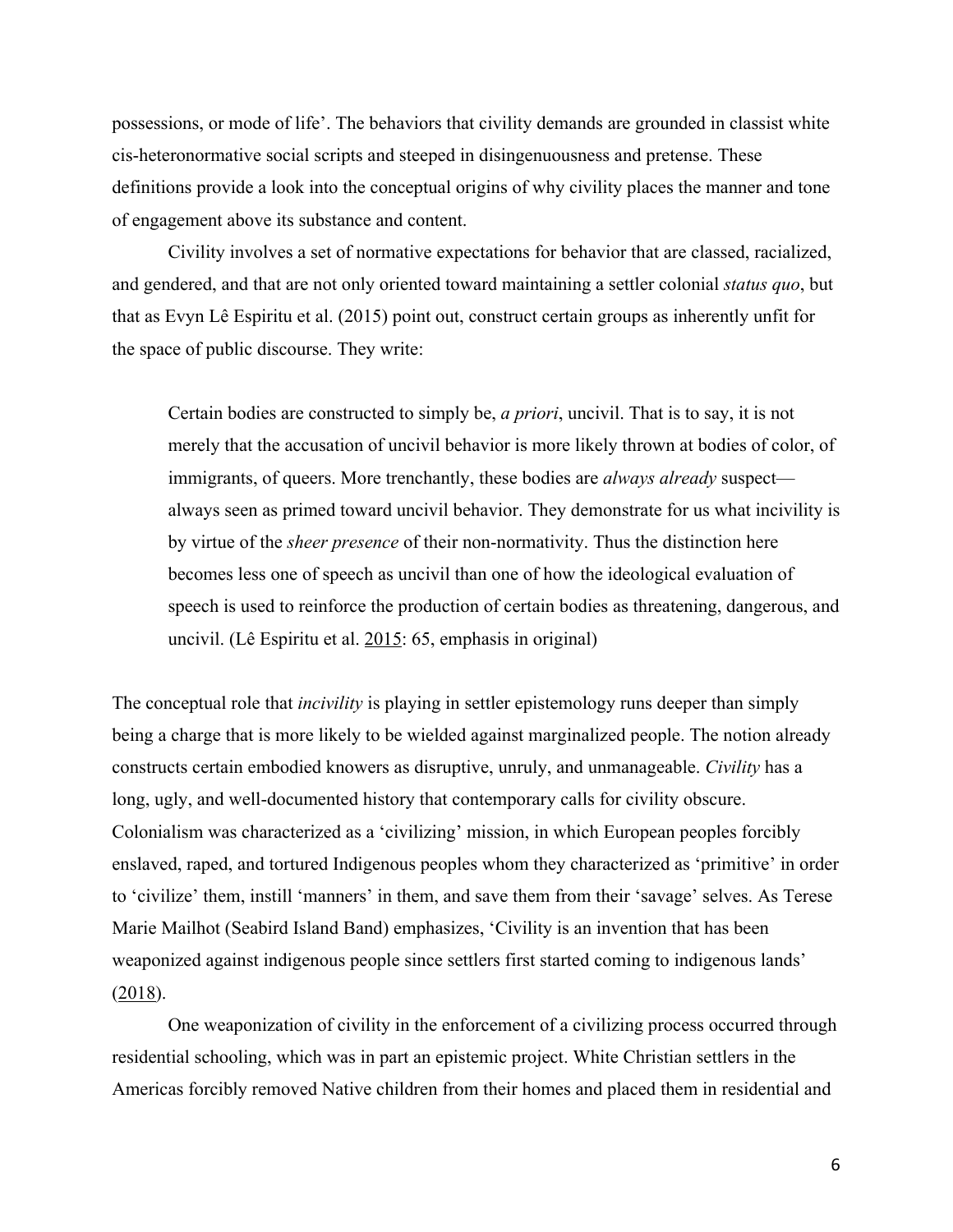boarding schools where they were stripped of their names, cultures, and identities, punished for speaking their languages, prevented from seeing their families, and subjected to ongoing physical and sexual abuse. The violence of residential schools was not only corporeal, it was also cultural, spiritual, and epistemic. Preventing children from speaking their native languages is one obvious form of epistemic violence, but the schools carried out many others as well. The schools enforced a colonial gender system, which disrupted varied Indigenous practices of gender, sexuality, sociality, and kinship. Goeman (2017: 110) explains,

Civilizing the Indian was a large part of colonization, and one of the main methods of erasure was to Christianize the Indian and to change bodily and sexual practices of tribal communities, which often had multiple genders based on roles performed rather than biological organs.

The enforcement of a nuclear family structure came along with an imposition of settler patriarchy, as women were expected to move to the man's village when they married (Maracle 2015). In Salish and Mohawk communities, Native women who married white men lost their tribal status, while white women who married Native men gained tribal status (Maracle 2015, Simpson 2014). Sto:lo elder, scholar, and poet Lee Maracle refers to the forced removal of Indigenous children from their parents and communities through the Residential School System as the settler states' forward-looking effort to complete the 'curtailment of space and Indigenous modes of living' (Maracle 2015: 117). This disruption of Indigenous modes of living involves a disruption of Indigenous political, economic, and epistemic practices.

The very existence of the settler colonial nation-states of North America has always required ongoing epistemic violence that is intimately tied to Indigenous land dispossession. Maracle (2015) explains how Indigenous concepts of family, justice, citizenship and governance were disrupted by the legislative acts of the settler nation-states of Canada and the United States that restricted Indigenous people's use of space and access to land. <sup>4</sup> In the establishment of the settler state of Canada, for instance, the Indigenous confederacies along the 49th parallel were disrupted and divorced from one another. The establishment of the settler border between Canada and the United States precluded the possibility of full nationhood for the Indigenous nations whose existence encompassed lands that were bisected by the border, such as the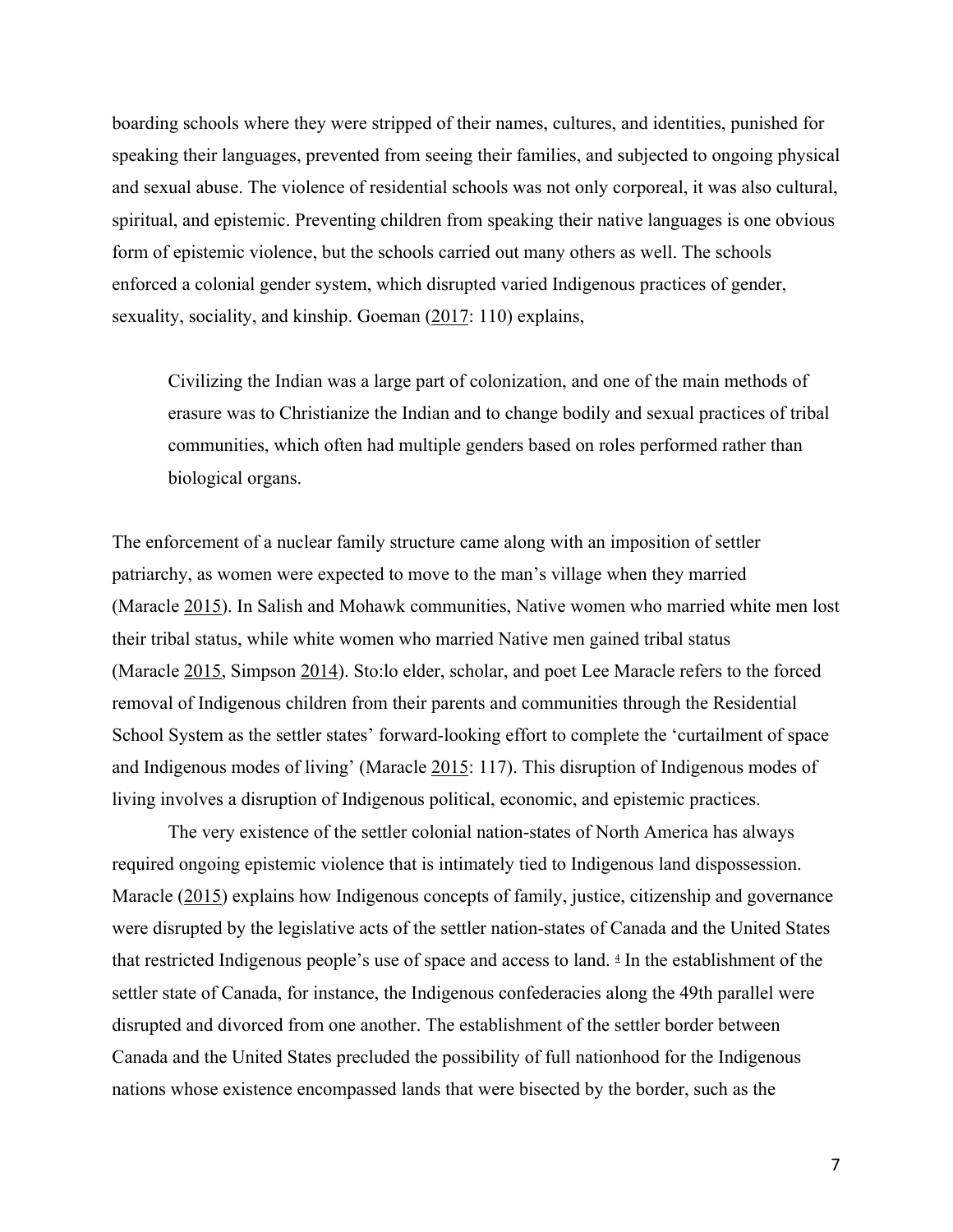Mohawk and Oneida Nations. The settler nation-states then each established an institution in charge of 'Indian Affairs' whose purpose was to limit and regulate freedom of movement and access to land and space. Maracle emphasizes that the harms enacted go well beyond material harms to individuals; they efface Indigenous nations' political autonomy, Indigenous sovereignty, and Indigenous epistemologies:

This curtailment of space took place alongside the arrest of all systems of governance, and exercise of power over health, wellness, the environment, economic development, knowledge transmission, and cultural education. As a result our understanding of ourselves atrophied. Recovering from this condition will take time *and* space. (Maracle 2015: 117)

Maracle shows how access to land is central to Coast Salish peoples' ability to maintain authority over their lives and their knowledge. This includes their political, moral, and emotional relationships with one another and with nonhuman beings, as well as their conceptual understandings of what each of these involves. $5$  The civilizing project has always relied on epistemic violence as a central feature and method of colonization.

In the United States, the intertwined genocides of forcibly displacing Indigenous peoples from their lands in a project of elimination and forcing enslaved Africans and their descendants to work those same stolen lands while being legally owned as property come together in the conceptual framework underlying the civilizing project. As Tuck and Yang (2012: 6) note, the definition of 'civilization' requires making the land produce in excess of its 'natural' state, 'i.e. in excess of the sustainable production already present in the Indigenous world'. The ability to make the land produce beyond its 'natural' capacity then becomes evidence in the settler epistemology of the settler's ontological claim to and dominion over the land.  $\epsilon$  The rhetoric of 'civilizing' a 'savage' race was a discursive tool used to morally justify the forced labor and cruelty of slavery, and 'civility' has long been used to silence and quell resistance to systems of anti-Black racism in the United States while simultaneously facilitating Indigenous land dispossession.<sup>2</sup>

Settler colonial genocide continues in this hemisphere today through myriad complex manifestations that are rooted in an underlying justificatory settler epistemology. Along with the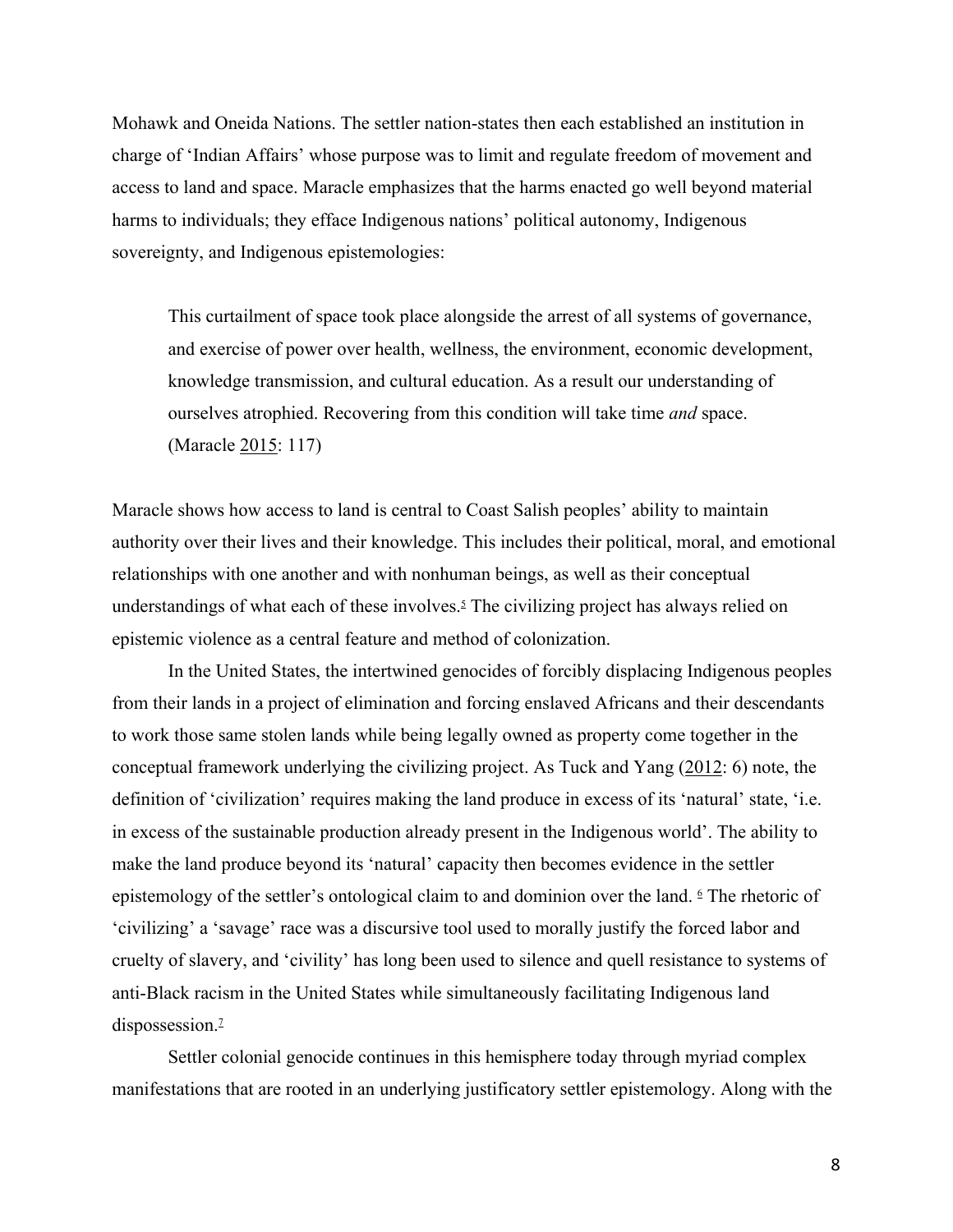violent disruption and suppression of the governance structures of sovereign Indigenous Nations, these methods include destruction of Indigenous lands through capitalist and extractivist exploitation, Canada's active neglect of the epidemic of missing and murdered Indigenous women, and systematic efforts in the United States to destabilize protections under Indian Law that prioritize placing Indigenous children who are up for adoption first with their own people and second with other Indigenous families before resorting to placement in non-Indigenous homes. These make up just a few of the ongoing concerted efforts to eradicate Indigenous peoples and epistemologies and foreclose possibilities of Indigenous sovereignty on the lands on which the settler colonial nation-states of Canada and the United States have been built. All of these methods are justified within a settler political epistemology that is rooted in a colonial conception of property rights that rests on a picture of Indigenous peoples as uncivilized 'heathens' and white Christian settlers as their 'civilized conquerors'.

The same conceptual framework that underlies both the 'civilizing mission' and the settler notion of property continues to play a role in ongoing settler violence against original peoples and their lands. Consider the Doctrine of Discovery, which states that land would only be recognized as possessed and unavailable for colonization if a title to it was held by inhabitants who were under the rule of a European Christian monarch. This doctrine was cited in a legal decision by the Supreme Court of the United States *as recently as 2005* (City of Sherrill v. Oneida Indian Nation of New York). The Court ruled against Oneida Indian nation, saying that the Tribe could not return land to its reservation by buying back land that had once been part of its reservation but had eventually been sold off. The majority opinion, delivered by Ruth Bader Ginsburg, held that 'the Tribe cannot unilaterally revive its ancient sovereignty, in whole or in part, over the parcels at issue. The Oneidas long ago relinquished the reins of government and cannot regain them through open-market purchases from current titleholders'. The decision also references the 'Oneidas' long delay in seeking judicial relief' as well as 'the longstanding, distinctly non-Indian character of central New York' in its explanation of why 'standards of federal Indian law and federal equity practice' preclude the Tribe from reviving its sovereignty on said lands. That the lands had become the natural ontological property of the settler was overdetermined by the passage of time and the civilized Christian nature of the first white European settlers.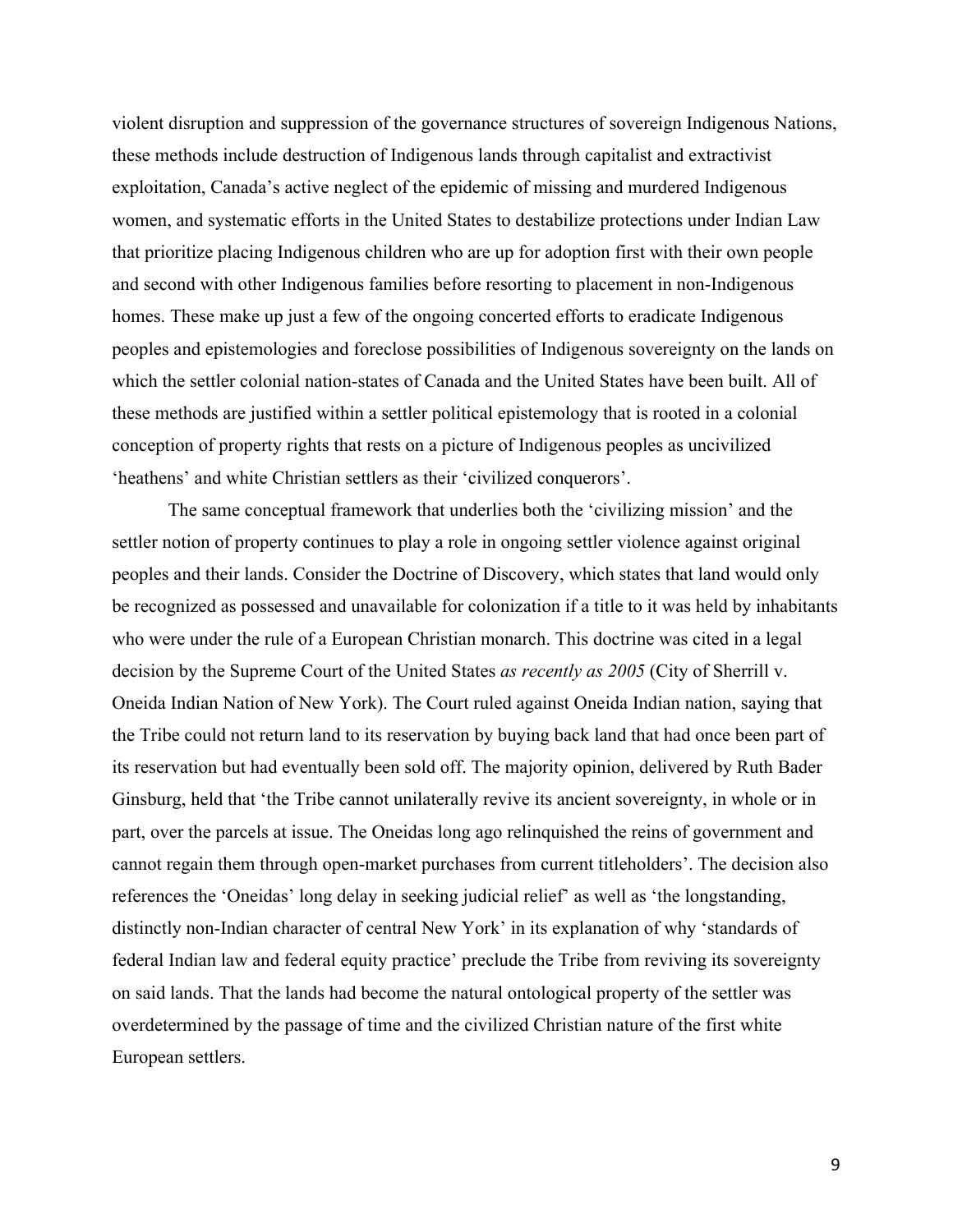The role that the concept of property rights plays in settler structures continues to facilitate the portrayal of Indigenous peoples as 'savage' and 'violent' when they attempt to protect their land from the encroachment, violence, and destruction wrought by settler colonialism. This is evidenced by the treatment of Maunakea's kia'i (protectors) who use kapu aloha (a code of conduct that includes non-violence as a central tenet) in their blockade of Maunakea access roads as engaging in 'threats of violence' (Maile 2015, 2018). In a racist email written in support of the Thirty-Meter Telescope (TMT), Sandra Faber, white Astrophysics professor at UC-Santa Cruz, referred to the TMT as being 'attacked by a horde of native Hawaiians', who she alleged were 'threatening the safety of TMT personnel' (Solomon 2016). The dynamic of the settler state criminalizing Indigenous people who protect their land from desecration and portraying them as 'violent' is evident in Canada and the Royal Canadian Mounted Police (RCMP)'s long history of arresting and forcibly removing Indigenous peoples from their lands. The RCMP most recently engaged in forcible removal of Wet'suwet'en women elders from Unist'ot'en and Gidimt'en—land that even Canada's settler law recognizes as unceded and Indigenous—in order to make way for the Coastal GasLink Pipeline. Wet'suwet'en land protectors were defending their land from settler invasion and their community from the sexual violence against Indigenous women that inevitably accompanies the influx of transient workers to the Man Camps set up to build pipelines. RCMP wearing tactical gear arrested Freda Huson, Chief Howilhkat of Unist'ot'en, while she was performing a ceremony to honor the Indigenous women and girls who have disappeared in Canada. The message is clear: peacefully resisting settler violence is the *real* crime. This indication is further present in Justin Trudeau's admonition that allied protestors stop 'hurting' settler Canadians with rail blockades they set up in in solidarity with Wet'suwet'en people. He admonished, 'hurting Canadian families from coast to coast does nothing to further the cause of reconciliation' (Forrest 2020). Trudeau's scolding of Indigenous land protectors and allied protestors for harming the process of reconciliation by enacting economic consequences on settler Canada further echoes charges of incivility and the civilized/savage dichotomy that underlies them.

Those of us steeped in settler epistemology and nomenclature may find comfort in the ability to hide behind the presumed distinctions in connotation between 'civility' and 'civilization'. This is because settler epistemology usually manufactures the illusion of an unproblematic, non-racist interpretation of a term or concept and then licenses it as an always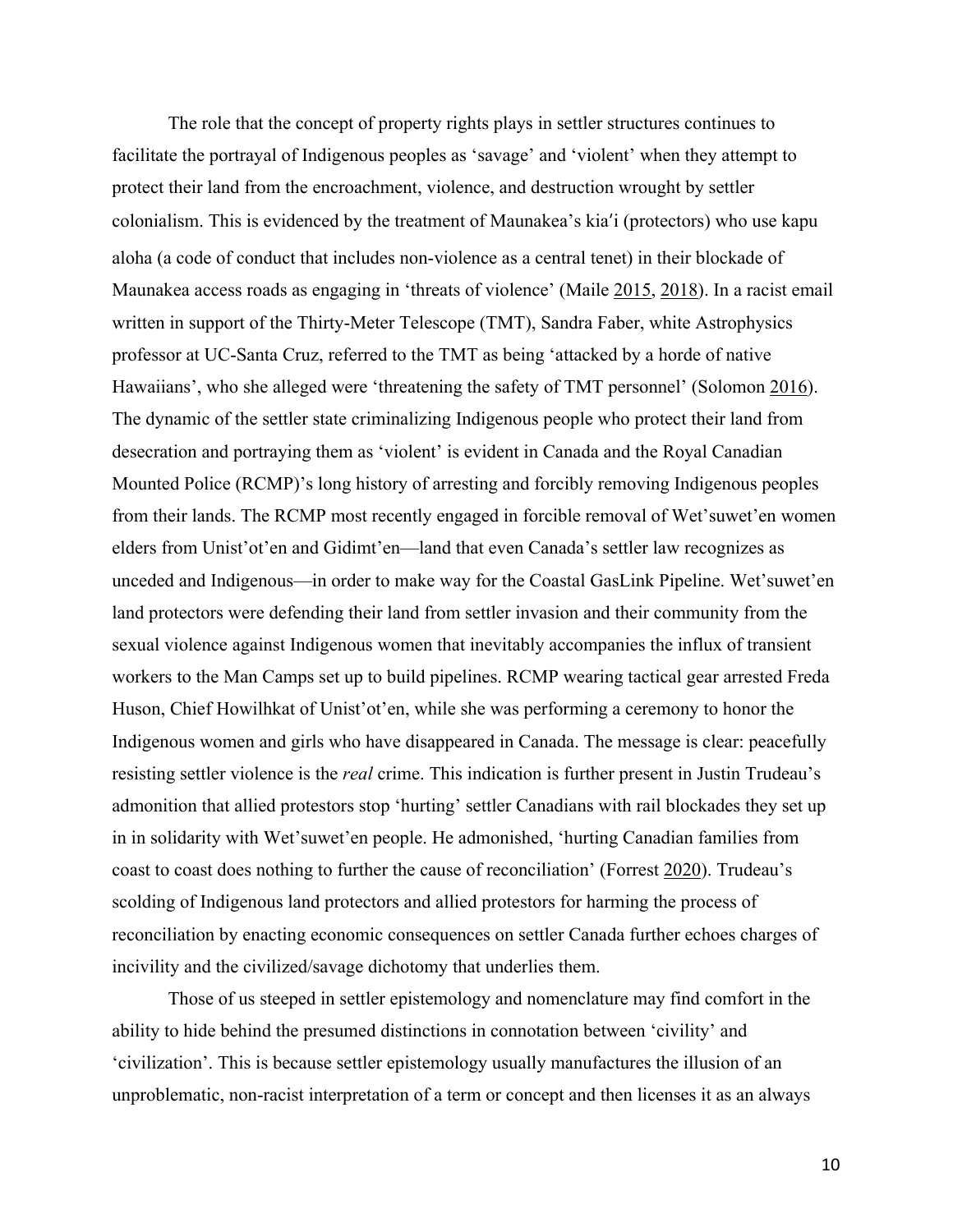available epistemic option relevant to the question at hand. I embrace an alternative suggestion: namely, that anyone who is purportedly concerned with epistemic decolonization should reject the idea that the contents of concepts can be freely and cleanly excised from the contexts that bore them and the contemporary realities that they uphold (Dotson, personal correspondence). This is in line both with insights in Black feminist epistemology and with the work of Indigenous social theorists such as Manulani Aluli-Meyer (2008) (Kanaka Maoli) and Glen Coulthard (2014) (Yellowknives Dene), who recognize that epistemologies serve particular functions and must therefore be evaluated in part on the basis of the values that they license and the kinds of ethical agents they produce. The conceptual tools of 'civility' and 'civilization' continue to function to protect settler interests and structures while suppressing and delegitimizing Indigenous refusals in the eyes of so-called 'liberal democratic' settler nation-states. One conceptual device propagated by settler epistemologies is the delinking of the ongoing violence of the civilizing mission from contemporary calls for civility, and as such, it must be evaluated in part based on the function it serves.

## **Uncivil Refusals**

Calls for civility ensure that those who object to open debates about the humanity of marginalized and oppressed people and the basic rights and sovereignties of Indigenous peoples will be seen not only as uncivil but as illiberal, violent, and even fascist—as inherently opposed to the pursuit of knowledge itself. The colonial representation of Indigenous land protectors as backward, uncivilized, and resistant to the pursuit of knowledge and science serves the settler project. This portrayal has been vividly on display in much of the academic Astronomy community's response to Kanaka Maoli protection of Maunakea and resistance to the TMT.

Many Kanaka Maoli have been actively and passionately protecting their land by resisting the settler colonial project of building the destructive TMT on top of Maunakea, one of Hawai'i's most sacred mountains and wahi pana (storied places). TMT supporters have often argued for the telescope to be built atop Maunakea by using language like 'Move forward, not backward', which frames Kanaka resistance to the telescope as standing in the way of scientific progress. 8The portrayals of Kānaka who oppose the TMT as anti-science and wanting to go 'backward' tend to ignore the long history of complex and sophisticated Hawaiian astronomical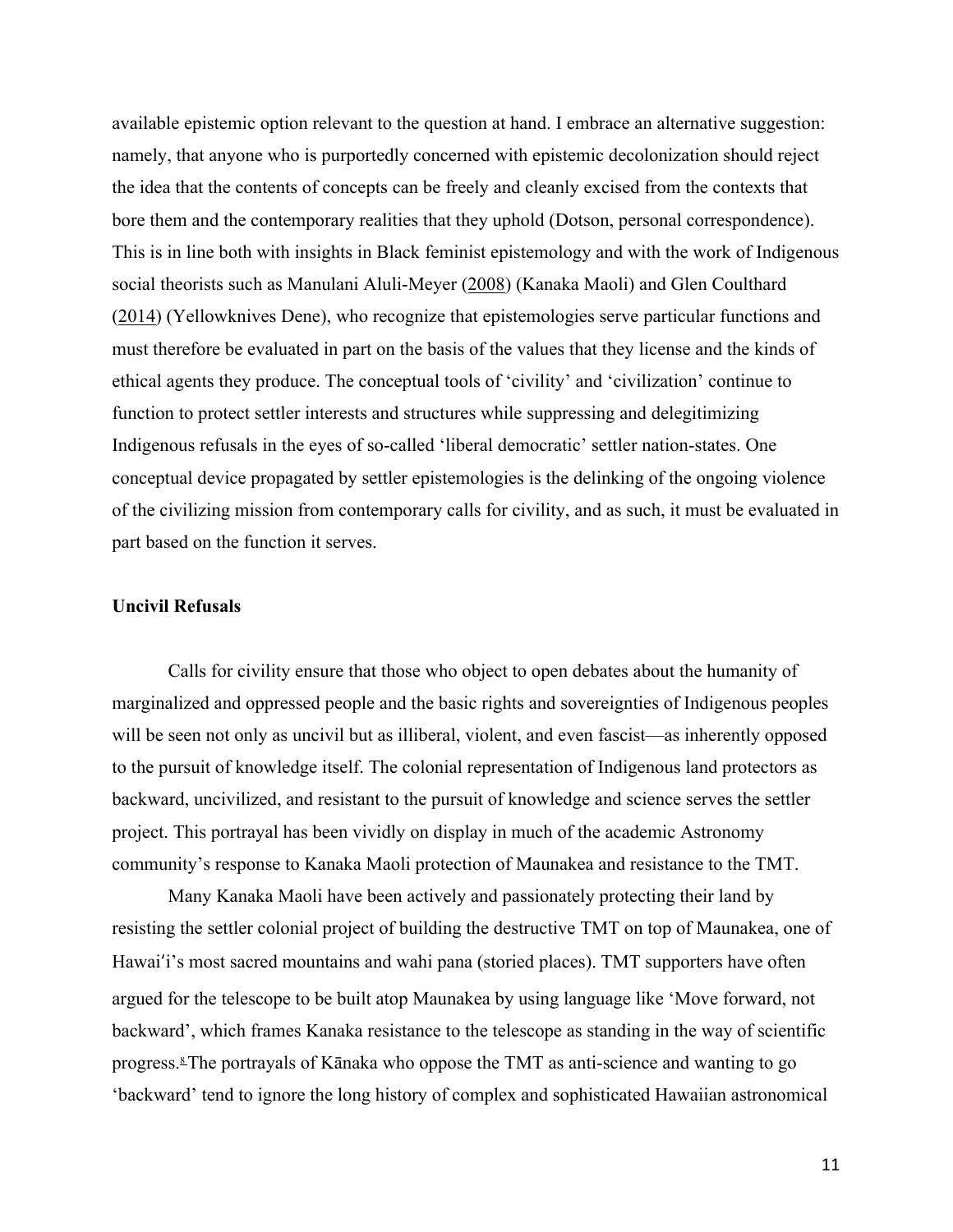knowledge that has allowed the Hawaiian people to navigate using the stars and voyage throughout Polynesia and Oceania for thousands of years. As Kanaka Maoli scholar Maile Arvin (2019: 227) notes,

Settler ideologies often dismiss Kanaka Maoli epistemologies as primitive and backwardlooking, thereby mapping Indigenous peoples onto the past as relics or exotic repositories of antiquated knowledge tragically unable to participate in the present or future. These ideologies promote the replacement of Kanaka epistemologies with colonial ones under the guise of scientific and rational progress, which is framed as a central pillar of civilization.

Contemporary Kānaka reject the images produced by 'settler colonial knowledge production of the 'Native' (Arvin 2018: 228) and push back on settler conceptions of land as something to be controlled and possessed. Building on Mohawk scholar Audra Simpson's (2007) notion of ethnographic refusal, Arvin (2018) formulates a notion of regenerative refusal as a form of rejection that also creates expansive possibility. Regenerative refusals involve more than meeting the Western gaze and refusing settler narrative constructions of time and space; they envision a world and a Polynesia in 'Indigenous space-time', a place and a future beyond the settler logic of possession.

Kamaoli Kuwada (Kanaka Maoli) (2015) emphasizes the incommensurability between the scales and measurements of progress invoked by settler and Kanaka epistemologies and value systems. Kanaka epistemology values the connections of contemporary Kānaka to their ancestors, language, culture, and 'āina (land). Kuwada explains,

When you see the possibility of 'progress' in this more connected way, you see that we are actually the ones looking to the future. We are trying to get people back to the right timescale so they can understand how they are connected to what is to come. (Kuwada 2015)

In contrast with settler scientists eager to build the TMT before the construction contract expires, Maunakea's kia'i are motivated by generational connections to both the past and the future. Kuwada explains,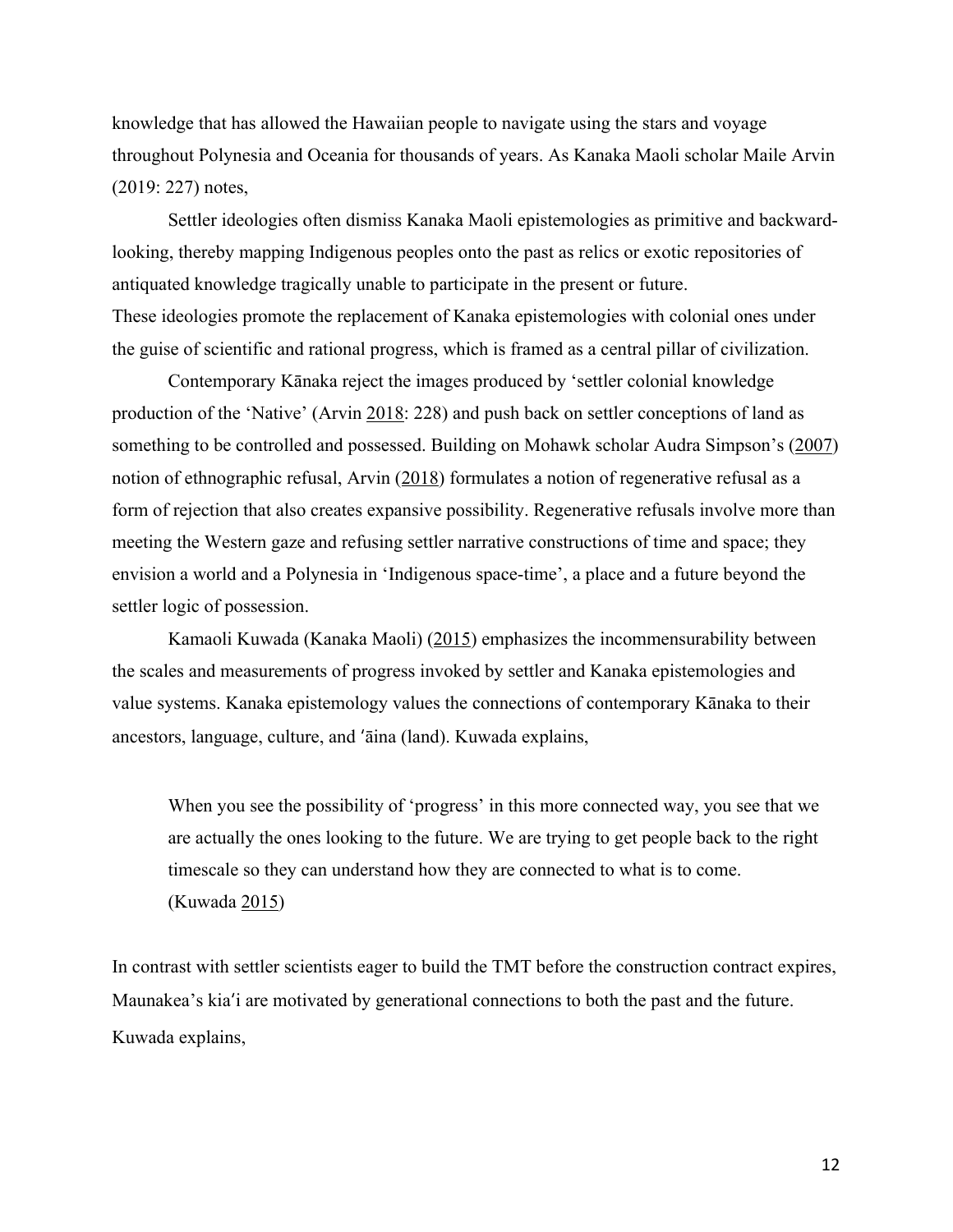We are operating on geological and genealogical time. Protecting the 'āina, carrying on our traditions, speaking our language, and acting as kahu for our sacred places are not things measured in days, or weeks, or even years. This work spans generations and eras and epochs. (Kuwada 2015)

In Kanaka epistemology, which incorporates genealogy and cosmogony, land or 'āina (that which feeds) bears a literal kin relation to Kanaka 'Ōiwi and encompasses mutual relations of care and protection. It is not an accident that the same settler conceptual framework that equates the building of western technologies on Hawaiian lands with advancement of knowledge also obscures and renders nonsensical the sorts of relationships with land that produce and embody knowledge and understanding in Hawaiian epistemology. Rather, it is a tool of epistemic warfare, which is itself a strategy of colonization.

A main function of settler epistemologies is to obscure the myriad forms of violence that the settler colonial project relies on by excluding them from the realm of what can be considered violence. Settler epistemologies employ the method of what Ruíz (forthcoming) calls *cultural gaslighting*, an epistemic strategy intended to cover over the 'facilitating violences' of white supremacist settler colonial dispossession so that they will 'remain unaccounted for' within colonial epistemic frameworks. Many concepts within settler epistemological and legal frameworks (e.g., property, wilderness, civility) carry out this function.<sup>2</sup>

On Ruíz's picture, it is not a coincidence, for instance, that the notion of (illegitimate) violence within a settler colonial society is limited to the extra-legal use of force. Such a notion obscures from view the foundational epistemic violence that facilitated and continues to maintain the colonization, occupation, and theft of Indigenous lands. It is not insignificant, for instance, that Spanish conquistadores and Catholic priests intentionally stole and destroyed all the Mayan codices that they possibly could as part of their strategy of colonizing the Americas. In doing so, they made a concerted effort to extinguish the knowledge of an entire civilization. It was a deliberate effort to wipe out an epistemology that included, among other things, astronomical knowledge, calendrical systems, political roles, governance structures, architectural methods, agricultural practices, and modes of healing. Nor is it coincidental that Christian missionary colonizers of the Hawaiian Archipelago made the Hawaiian language illegal for many years and passed laws that Kanaka children be taught only in English-language schools.

13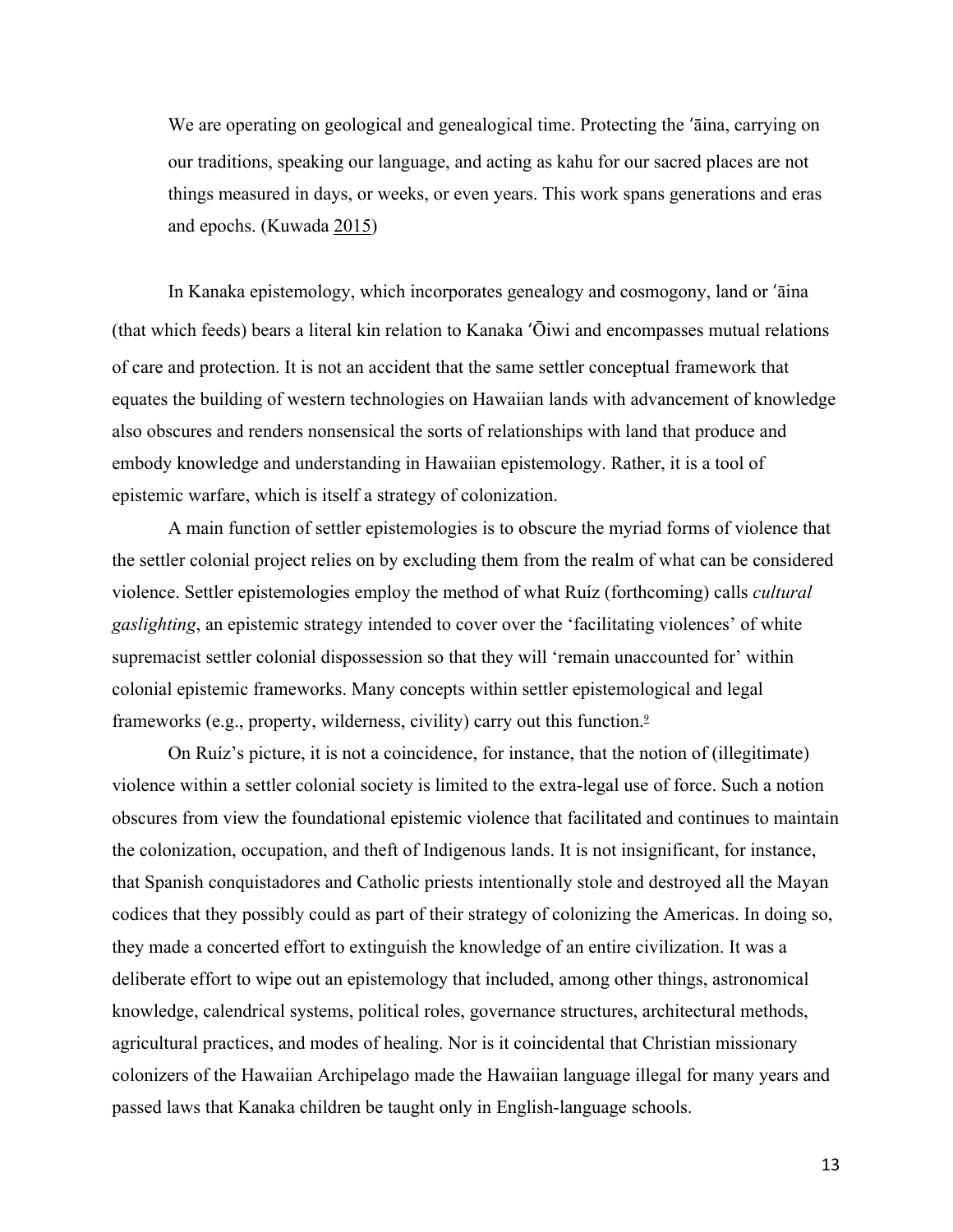Colonization relies on tools of epistemic violence. And it is neither accident nor happenstance that the overly narrow 'flesh-impact' concept of violence serves and facilitates the specific settler colonial ends of Indigenous land dispossession by excluding epistemic and hermeneutic forms of violence from what can be recognized as violence within settler epistemologies.<sup>10</sup> Rather, it was brought to the Americas to do exactly that. Ruíz explains:

Dispossession is a cultural project of epistemic consolidation that requires foresight into counter-revolutionary strategy and cooptation of resistant cultural narratives, such as Native claims to settler possession of stolen lands and political formations of identity that challenge settler colonial authority. The land cannot simply be seen as being owned *by* settlers; it must be seen as the natural and ontological property of whiteness on territory whose history also naturally begins with settlement and a founding story of fathers birthing a nation. The worldbuilding epistemological function of gaslighting is, by default, to produce totalizing and abusive ambients—languages, stories, buildings, practices, rituals, forms and documents—that work to destroy resistance to settler cultural authority as natural claims to Indigenous land. (Forthcoming)

The cultural project of epistemic consolidation that Ruíz theorizes is the aim of what Tuck, McKenzie, and McCoy (2014: 13) call 'settler zero point epistemologies'. Such epistemologies aim to achieve and maintain a monopoly on knowledge by foreclosing on all epistemologies other than Eurocentric universalism, performing epistemic violence against Indigenous knowledges (Bang et al. 2014), and 'eclipsing Indigenous points of reference' (Tuck, McKenzie, and McCoy 2014: 14). Ruíz (2012) identifies concrete ways that European colonization of the Americas disrupted Indigenous ways of knowing, and she tracks how colonial lineages create public policies, institutions, and political structures that reify and solidify colonial epistemologies as the only legitimate forms of knowledge.

The flesh-impact notion of 'violence' is one such colonial framework in a settler zero point epistemology. It forecloses on the possibility of including non-accidental and structural epistemic, psychological, cultural, and administrative practices from the domain of what can be considered violence. As Ruíz (forthcoming) puts it, 'Psychological violences are not psychological all the way down.' The contemporary forms of cultural gaslighting that Ruíz refers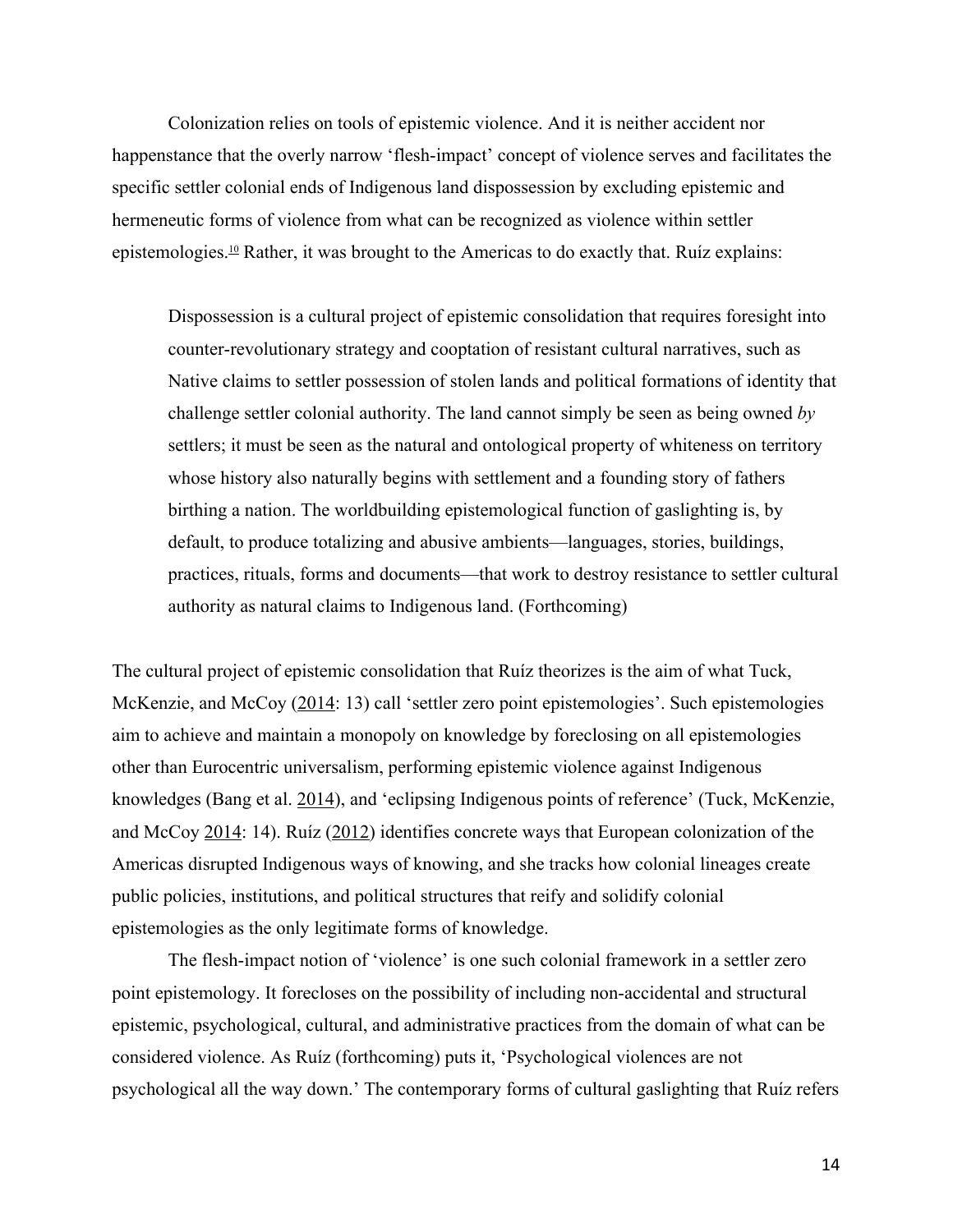to are psychologically abusive, yes, but they are possible only within the background structures of intergenerational traumas inflicted by settler colonial dispossession, ongoing genocide, and the constant degradation and dehumanization of oppression. These processes are all obviously death-promoting. However, settler epistemologies refuse to acknowledge the extraordinary range of rhetorical, discursive, and epistemic practices that also promote death by upholding the structures of violence that systematically produce it for targeted populations.  $\perp^{\text{II}}$ We must extend our analyses and conceptions of violence to encompass the ongoing violence of settler colonial occupation and dispossession of Indigenous lands and the non-accidentally produced structures of oppression that are built on them. Once our conception accurately reflects such a shift, there can be no room to place a burden of civility on those who stand against the death-promoting rhetoric and ideology responsible for generations of violence against their peoples and their communities.

Consider how the notion of civility acts as a cover-up for administrative violence produced by settler structures. The discourse on sexual violence at the US–Mexico border is illustrative here. While many white liberals seem to find the scale of violence at the border and the explicit rhetoric used to justify it to be newly distinctive under the administration of President Donald Trump, the general nature of the administratively orchestrated violence against migrant and refugee women is a structural continuation of systems that were operated and expanded under under Barack Obama (Ebadolahi 2018, Human Rights Watch 2018) and have been in place for over a century. Rather than being aberrant in our history, they are essential for the continued functioning of a settler government on stolen lands. The violence they facilitate, while horrific, is also mundane. Thousands of immigrants have experienced sexual abuse while incarcerated in detention centers over the past decade (Kassie 2018)—and it was also not a new phenomenon then. A notable difference between Obama and Trump—although by no means the only significant one—is the level of 'civility' with which the two presidents have carried out their administrative attacks on trans immigrants and asylum-seekers. The notion of civility performs a covering function which obscures and deflects attention from the ongoing forms of violence carried out by the settler state.

This epistemic gaslighting function of civility is vividly illustrated by the backlash to the 2015 protest strategy of an activist who was tellingly referred to as 'Obama's heckler' by both right- and left-wing media. Jennicet Gutiérrez is a trans woman immigrant activist born in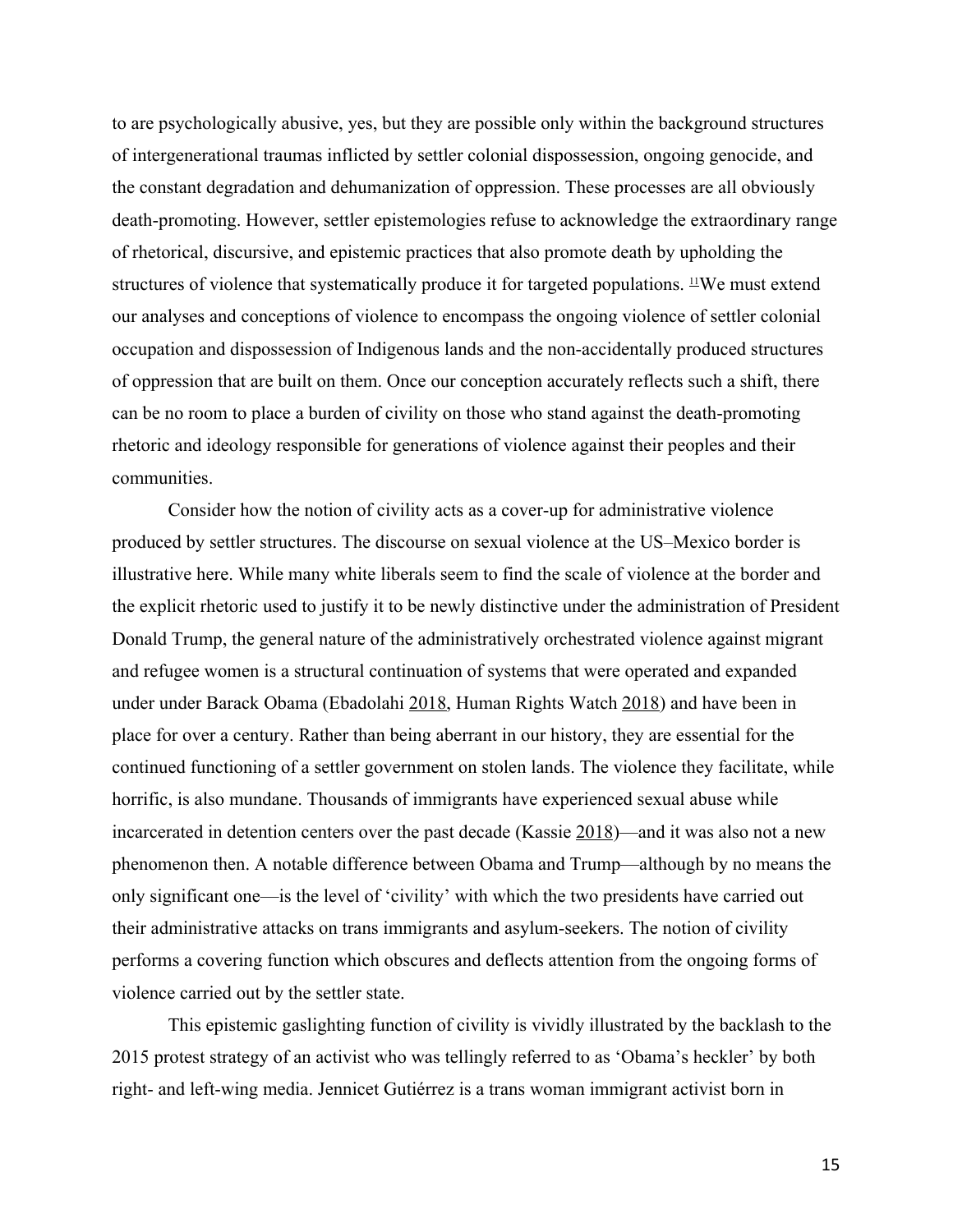Túxpan, Mexico, who moved to the US when she was 15 and is here without documented legal status. In 2015, she attended a White House event featuring a speech by President Obama lauding the progress made on LGBTQ rights. When Obama made a comment about 'trans women of color being targeted', Gutiérrez chose not to silently accept his hypocrisy. Instead, she yelled out, 'President Obama, release all LGBTQ immigrants from detention and stop all deportations.' She explains:

I couldn't help but think about the conditions that my LGBTQ Latino/Latina, especially trans women of color, are facing in detention. So, to me, that was the moment I had to speak up. I had to raise awareness to the President and to everyone else watching that I'm not just going to celebrate, when my trans sisters are facing a lot of violence in the detention centers. [Trans women are facing] sexual and physical abuse, and I just had to send a message. (Jennicet Gutiérrez in Villareal and Ennis 2015)

The response was unsurprising. The room of mostly white cisgender gay activists booed Gutiérrez and did not let her finish. She was led away by security. As Villareal and Ennis (2015) report, 'Obama did engage with Gutiérrez before she was escorted out.' 'No, no, no, no. Listen, you're in my house', Obama told her, wagging his finger. 'You're not going to get a good response from me by interrupting me like this.'

Obama's response and the responses from white liberals, both cis and trans, exemplified the epistemic function of civility to enforce sanctimonious norms of respectability over the pursuit of actual justice. Dawn Ennis, a white trans woman writing for the mainstream liberal gay publication *The Advocate*, earnestly admonished Gutiérrez in what almost reads as a satire. After prefacing her comments with 'I'm one who believes we should resist tossing aside our civility to fight injustice', Ennis goes on to say:

Manners matter in the transgender fight for civil rights, too. No, manners are not more significant than the horror of rape ... But rape, as horrible and soul-wrenching as it is, does not give one a pass to behave like one is above the law or circumstance or propriety. (Ennis 2015) What an impressive conceptual framework civility provides that it can license such an admonition: let's not allow rape to get in the way of propriety! Ennis' comments perfectly illustrate the way that the white settler concept of civility as a normative epistemic value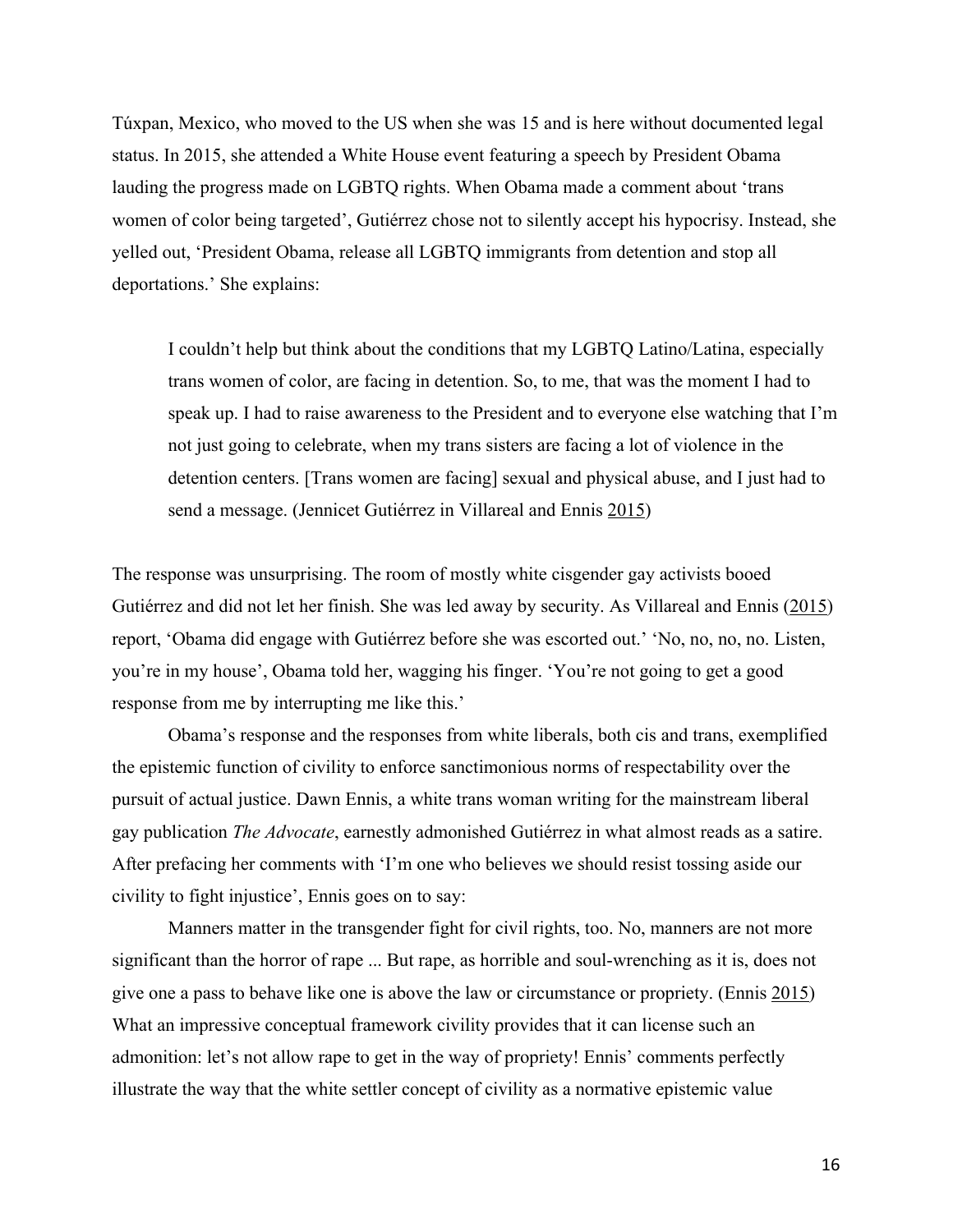necessary for promoting the free exchange of ideas actually upholds a deeply bankrupt morality that prioritizes politeness over ending sexual violence, transmisogyny, and settler colonial genocide.

Today, under the current presidential administration's regime of mass imprisonment of immigrants and state-sanctioned sexual violence against women seeking asylum, one in every five victims of confirmed sexual abuse in ICE detention is transgender even though trans people make up only 1 in 500 people detained by ICE (Gutiérrez 2015). We remember the names and lives of Nikki Enriquez, Johana Medina Leon, Roxsana Hernandez—all trans immigrant women who were either killed or left to die while imprisoned in detention camps at the border between the settler nation-states of the US and Mexico, itself a constellation of sites of colonial power founded on and constructed through structural violence. The notion of civility acts as an epistemic accessory to the white supremacist cis-hetero-patriarchal structural violence of settler colonialism.

The conceptual work civility performs has been particularly effective among white liberals. The truly unforgivable crime of the Trump administration, as conceived within the white liberal settler framework of civility, is not the structural production of sexual abuse—white liberals failed to show any concern about institutionalized rape against migrants at the settler border under Obama, just as they continue to simultaneously ignore and normalize prison rape by treating it as part of the expected institutionalized punishment practices of carceral environments more broadly (Davis 2003: 80–83; Curzer 2019). Rather, the truly unforgivable crime was failing to justify the practice of institutionalized rape within the accepted methods of contemporary settler epistemology, namely by reference to the euphemistic and obscurantist rhetoric of liberal democracy, fairness, deterrence, retribution, and justice. As Tompkins and Nyong'o (2018) put it:

Civility is not care, but it pretends to be; civility is the affective shape of administrative violence. It is the velvet glove around the iron claw ... Civility discourse enforces a false equation between incivility and violence that works to mask everyday violence as a civic norm.

17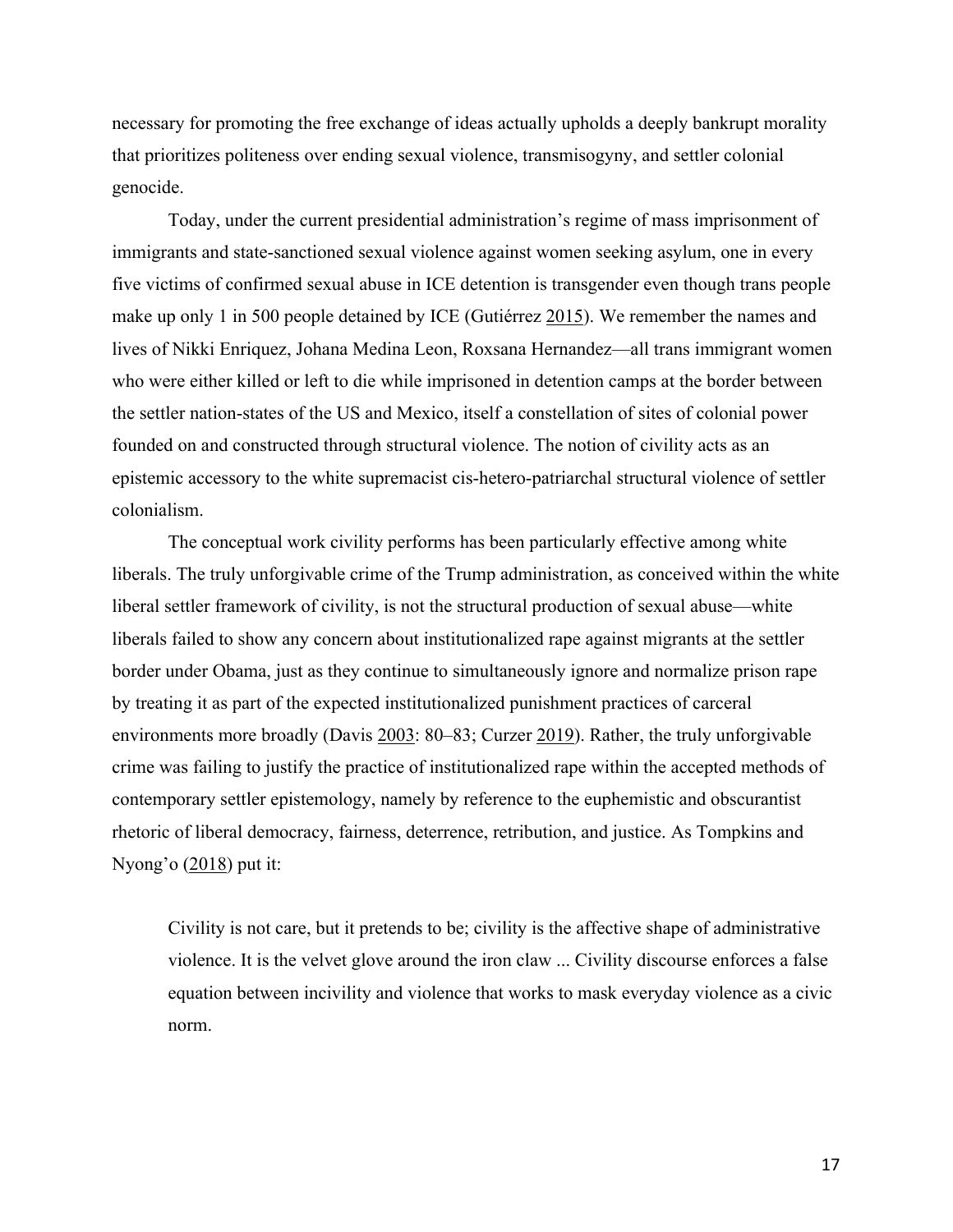Both Obama and Trump operated the iron claw, but only Trump removed the velvet glove. The Obama administration might have *treated* migrants in much the same way that our capitalist settler society treats animals, by subjecting them to violent forms of containment, torture, and domination, but Obama never *called* them animals. He disappeared the violence that his administration engaged in by invoking the covering function of civility. Trump's transgression was to remove the cover of civility surrounding the everyday violence that this settler state carries out institutionally and administratively both at and through its borders. *This* is what is treated as beyond the pale within the settler epistemic framework that uses civil discourse as a cover for the colonial project. The false equivalence of the systemic production of sexual violence with 'impropriety' is some of the central obscurantist conceptual work that civility does, and it accomplishes this moral conflation in the service of preserving the legitimacy of settler colonial authority and political structure.

#### **Debate or Disruption? Civility in the University**

In addition to acting as the velvet glove on the iron claw of everyday violence, the rhetoric of civility performs a number of other silencing functions. In the university context, demands for civility function as an epistemic sleight of hand by silencing dissent and quieting speech while simultaneously pretending to promote and value the very things they are cautioning against.

This function is illustrated in the University of Missouri's Show Me Respect Project's list of 20 ways to promote civility, which admonishes, 'Do not let your silence condone disrespectful behavior, yet consider carefully when and where to speak up.' In a January 21, 2015 Twitter post, Steven Salaita beautifully unpacks the function of civility as a 'suppressive code-word' deployed within academe to silence and intimidate those who seek to uncover and critique US settler colonial projects in North America and imperial military projects abroad  $\frac{12}{2}$  that promote and maintain settler colonial structures, such as U.S. financial, ideological, and military support for Israel's occupation of Palestine.<sup>13</sup> He writes (Le Espiritu, Puar, and Salaita  $2015$ ):

Civility, huh? Some professors are war criminals: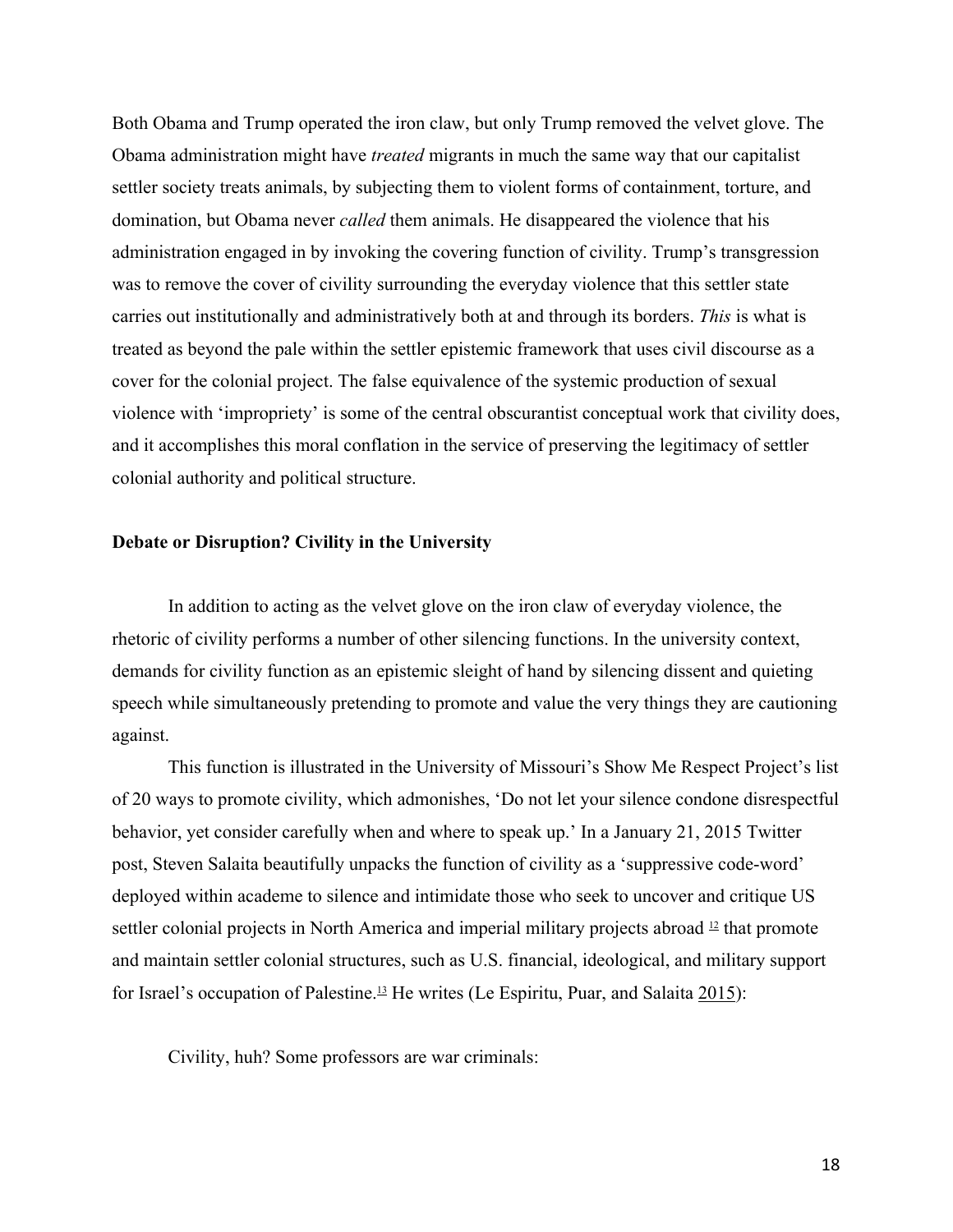Madeleine Albright John Yoo Henry Kissinger [ret] David Petraeus Condoleezza Rice

#### And

In the new rules of academic freedom, you can't condemn:

militarism Zionism colonization

But you can attack:

Islam

Natives

the poor

After tweeting a series of harsh critiques of Israel's war crimes, human rights violations, and attempted ethnic cleansing, Salaita was painted as anti-Semitic by a campaign of pro-Israel students and faculty (Mackey 2014). His offer for the tenured position of Associate Professor in the American Indian Studies Program at University of Illinois at Urbana-Champaign was subsequently revoked by the Administration, whose chancellor specifically cited concerns about Salaita's lack of 'civility'. The delineation between that which one can criticize and even disparage and still be considered 'civil' (e.g., Indigenous people(s), people of color, queer and trans people) and that which criticism of can only be considered 'uncivil' is significant. It reflects the deep investment that the university as institution and the public discourse around academic freedom have in maintaining US colonial and imperial projects at home  $\frac{14}{14}$  and abroad.

The function of context-evasive calls for civility is to paint the verbal abuse and psychological terrorism against marginalized groups as mere 'liberal disagreement'. In this way, civility discourse allows those who engage in death-promoting rhetoric and ideology to gain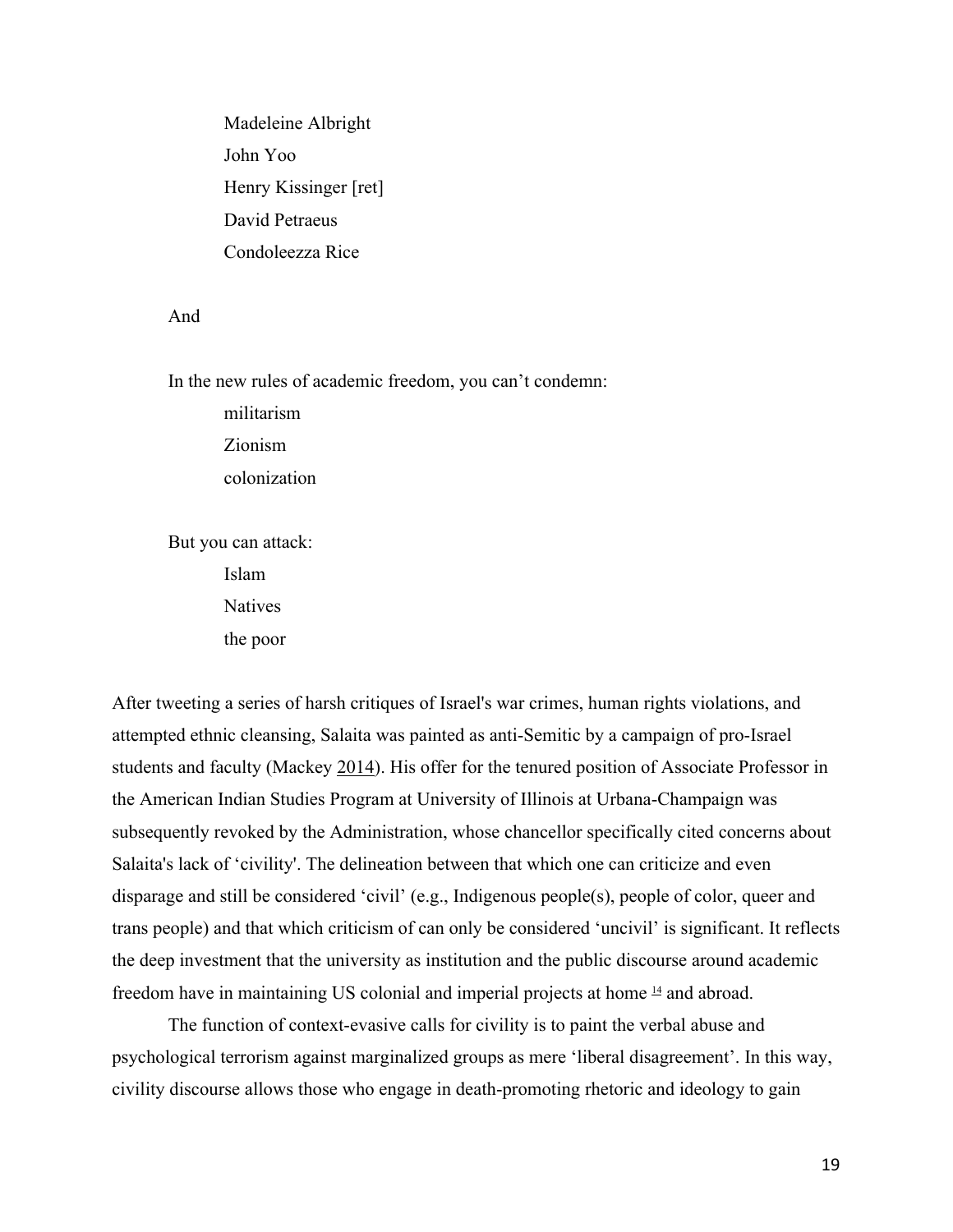cover as mere political opponents whose expressions of divergent views must be tolerated in a democratic society. Transforming harm, abuse, and even violence, into mere 'disagreement' is, to use Kristie Dotson's turn of phrase, the 'bad magic' of civility in liberal discourse.

Calls for civility also act as a trap. Those who benefit from settler structures of oppression intentionally or unintentionally provoke marginalized people to (sometimes explosive) anger and then punish them for their expressions of outrage. They can then draw on powerful controlling images licensed by structural oppression to put marginalized people in their place. These controlling images portray Native people as savage, women as hysterical, trans women as mentally ill, irrational and 'unhinged', Black women as inherently angry and Black women's anger as inherently threatening, and Latinxs as inherently volatile and in need of rational self-control. To express anger or any negative emotion thus becomes a trap that proves the point of the oppressor (Berenstain 2016), and this often has the intended effect of silencing those who are targeted by such controlling images.

This was the rhetorical trap that Evergreen State College professor Naima Lowe found herself in after supporting student-led efforts to hold the administration accountable for its willful disregard of racism on campus. When Fox News showed video footage of Lowe protesting campus racism, she subsequently received an avalanche of virulent racist and misogynistic harassment. Fox News viewers predictably began inundating Lowe's email with racist slurs and abuse rife with misogynoir, lynching images, admonitions that she kill herself, as well as rape and death threats. When Lowe was doxxed and her personal information including office address was made public, she began having constant panic attacks while on campus. After the University repeatedly failed to do anything to protect her or promote her safety, Lowe resigned. She writes:

I've spent over a year recovering from the trauma of becoming a lightning-rod for altright hatred and then being thrown under the bus by white liberal complacency. I was dismissed, disbelieved, and ultimately treated as though my anger in responding to racism was on par with the racism itself that I was trying to address. The backlash and condemnations that I received achieved their intended goal. I was largely silent about my experience for over a year, for fear of further recrimination. I'm now done being afraid of my anger. (Lowe  $2018$ )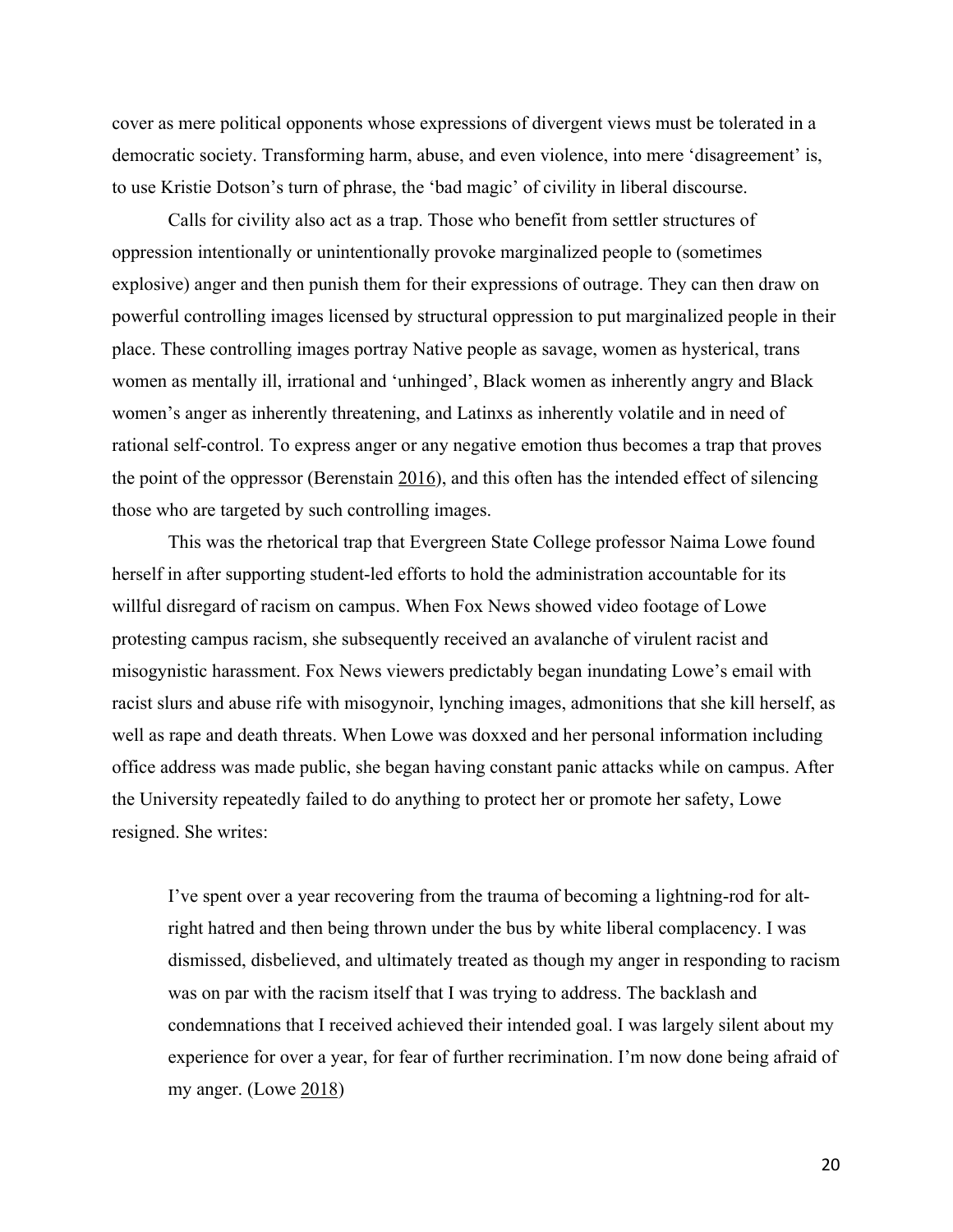That Lowe's anger in response to racism was portrayed as being just as dangerous and threatening as the racism that she was protesting illustrates the false equivalence between incivility and violence that Tompkins and Nyong'o (2018) critique. Lorde (1981) makes clear the false equivalence at play when bigotry and the structural violence it upholds are placed in parity with anger at and resistance to said bigotry and violence. She writes:

We are working in a context of opposition and threat, the cause of which is certainly not the angers which lie between us, but rather that virulent hatred leveled against all women, people of Color, Lesbians and gay men, poor people—against all of us who are seeking to examine the particulars of our lives as we resist our oppressions, moving toward coalition and effective action. (Lorde 1981: 281)

Calls for civility obscure the context of opposition and threat that Lorde warns of. The conceptual sleight of hand common to civility rhetoric that equates racist hatred and violence with resistant anger in the face of racism depends on actively distorting the oppressive conditions of social reality. It is a disingenuous rhetorical move.

Well-intentioned white liberals sometimes ask how we are supposed to condemn things like the 'incivility' of Trump's rhetoric or other expressions of white supremacy in contemporary politics. The answer is simple: we condemn rhetoric used to uphold structural oppressions that produce violence against marginalized populations. The problem with Trump calling Mexican and Central American immigrants 'rapists' and 'animals' is *not* that such comments are uncivil. It is that they are part of a long-standing ideology of dehumanization that is inherently related to the promotion of genocide and the lowering of the dominant population's threshold for accepting white supremacist violence against the targeted group (Luft & Solomon 2018; Zimmer 2019). The problem with Trump saying, 'When you're a star, they let you do it. You can do anything. Grab 'em by the pussy' is not that such comments are uncivil. It is that they literally promote and excuse the perpetration of sexual violence.

Note how easy it is to identify what is wrong with and materially harmful about those comments without resorting to the mealy-mouthed charge that they are 'uncivil'. Not only do we not need to invoke the concept of civility to identify what is morally wrong with such comments,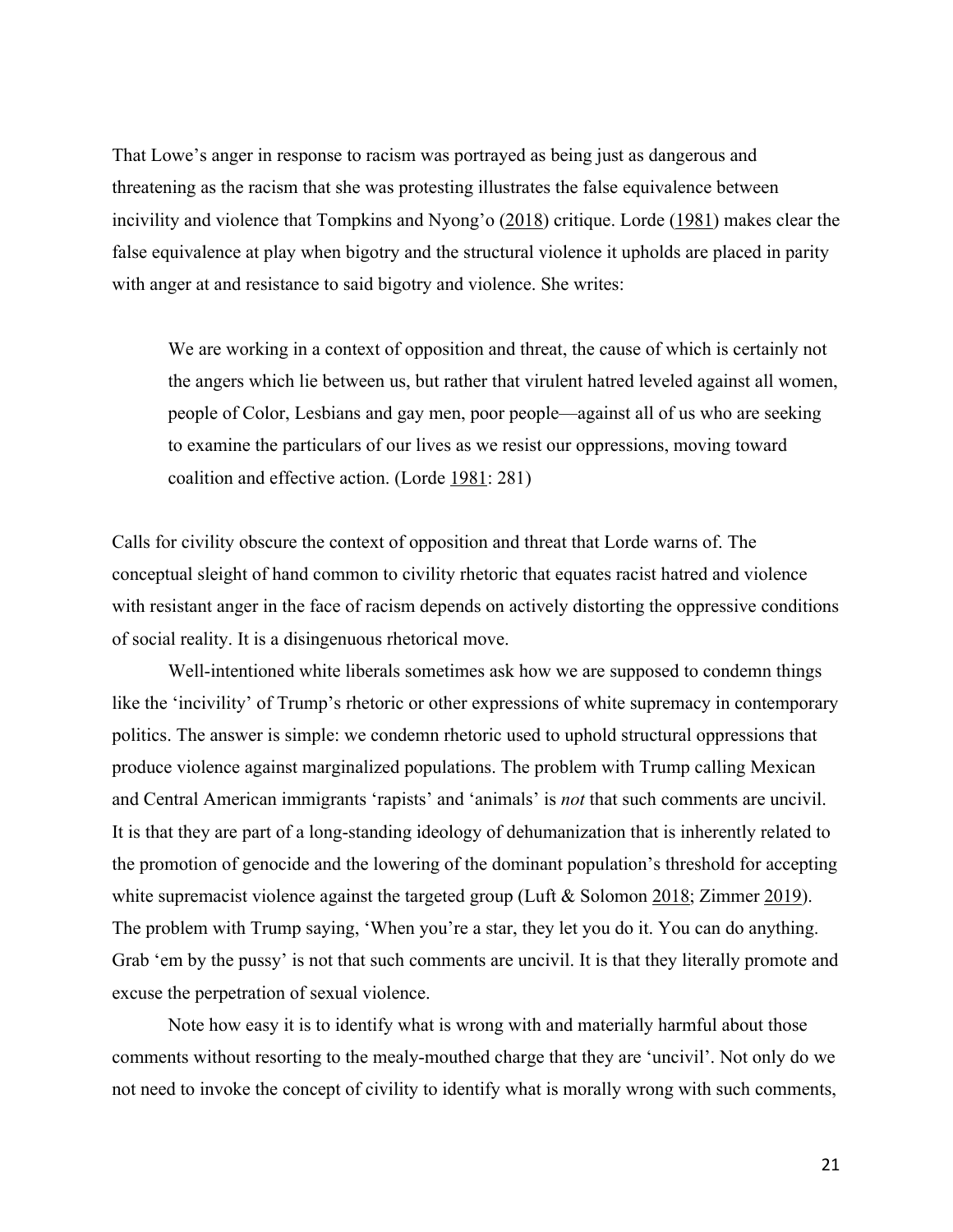but doing so actually obscures the feedback loops between the ideologies such comments express and the structural oppressions that they uphold and are made possible by. Calling such comments 'uncivil' usually takes the place of identifying them as what they really are—in this case, expressions of white supremacist ideology and pro-rape propaganda. In this way, the concept of civility frequently functions to produce what I have called structural gaslighting (Berenstain forthcoming), which arises when conceptual frameworks obscure the non-accidental connections between structures of oppression and the patterns of harm that they produce and license. The portrayal of civility as a universal epistemic norm necessary to promote the free exchange of ideas and the corresponding context-evasive demands to demonstrate it function to produce structural gaslighting.

Calls for civility are deployed in ways that position civility as a universal value, one that is necessary for 'rational debate' within a 'liberal democracy'. The fact that calls for civility are deployed without regard to social context means that they function to disproportionately silence expressions of justified anger by equating such expressions with bigoted hatred. As Lorde (1981) emphasizes, 'This hatred and our anger are very different' (282). Calls for civility, however, cannot recognize this difference. In contrast to the way that expressions of anger from women of color are constantly labeled 'useless and disruptive', Lorde envisions the transformative nature of the anger of women of color as a catalyst specifically for white women to acknowledge our complicities and inactions in a way that might allow us to move 'toward coalition and effective action' with women of color against white supremacist capitalist patriarchy (1981: 280–81). She writes:

Every woman has a well-stocked arsenal of anger potentially useful against those oppressions, personal and institutional, which brought that anger into being. Focused with precision it can become a powerful source of energy serving progress and change. And when I speak of change, I do not mean a simple switch of positions, nor the ability to smile or feel good. I am speaking of a basic and radical alteration in all those assumptions underlining our lives. (281)

Because calls for civility are often made in response to expressions of anger, particularly those aimed at the structures of oppression that birthed them, they form part of an epistemology of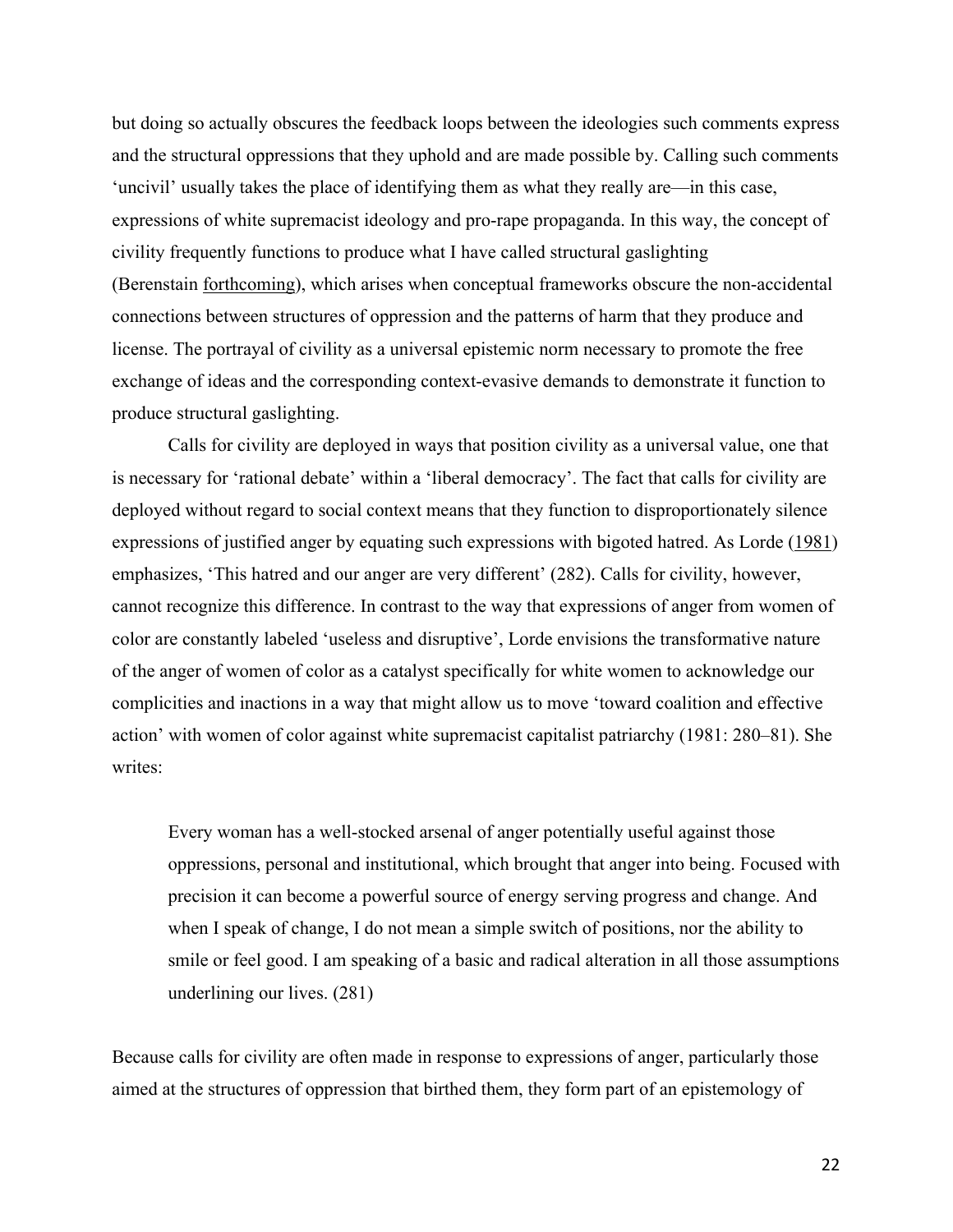domination whose function is to structurally gaslight oppressed and marginalized groups aiming to fight back against the pervasive violence they experience. Naima Lowe's (2018) personal reflections on 'academia's cult of civility' in the aftermath of her resignation from Evergreen State College echo the path forward that Lorde (1981) offers based on the radical coalitional possibilities of embracing the transformative power of anger as resistance in the face of oppression. Lowe writes:

I believe that anger is useful and productive, and I'm no longer afraid to express mine with all its potency ... For years I thought that academia's illusion of comfort was worth swallowing my anger and compromising my integrity. I'm grateful to have gotten free of that lie before it rotted me from the inside out ... Fuck your civility.

As Lowe (2018) emphasizes, 'Civility hasn't stopped the oncoming train of far-right white nationalism in this country, and it doesn't solve racism on college campuses.' Civility is not an effective one-size-fits-all resistance strategy, nor is it clear that it is much of an effective resistance strategy at all. It should come as no surprise that civility is an ineffective resistance strategy once we recognize that calls for civility are in fact frequently designed to foreclose the very possibility of resistance in the first place.

# **Feigning Innocence**

The unquestioned norms of open debate in liberal settler society create structured harms. They lead to the production of epistemic exploitation for marginalized groups, which occurs when marginalized persons are compelled to educate privileged persons about the nature of their oppression (Berenstain 2016). Ruíz explains,

The production of epistemic exploitation via settler moves to innocence constitutes part of the practice of epistemic consolidation through the disappearing of violences, a form cultural gaslighting which is necessary for the survival of the ongoing settler project.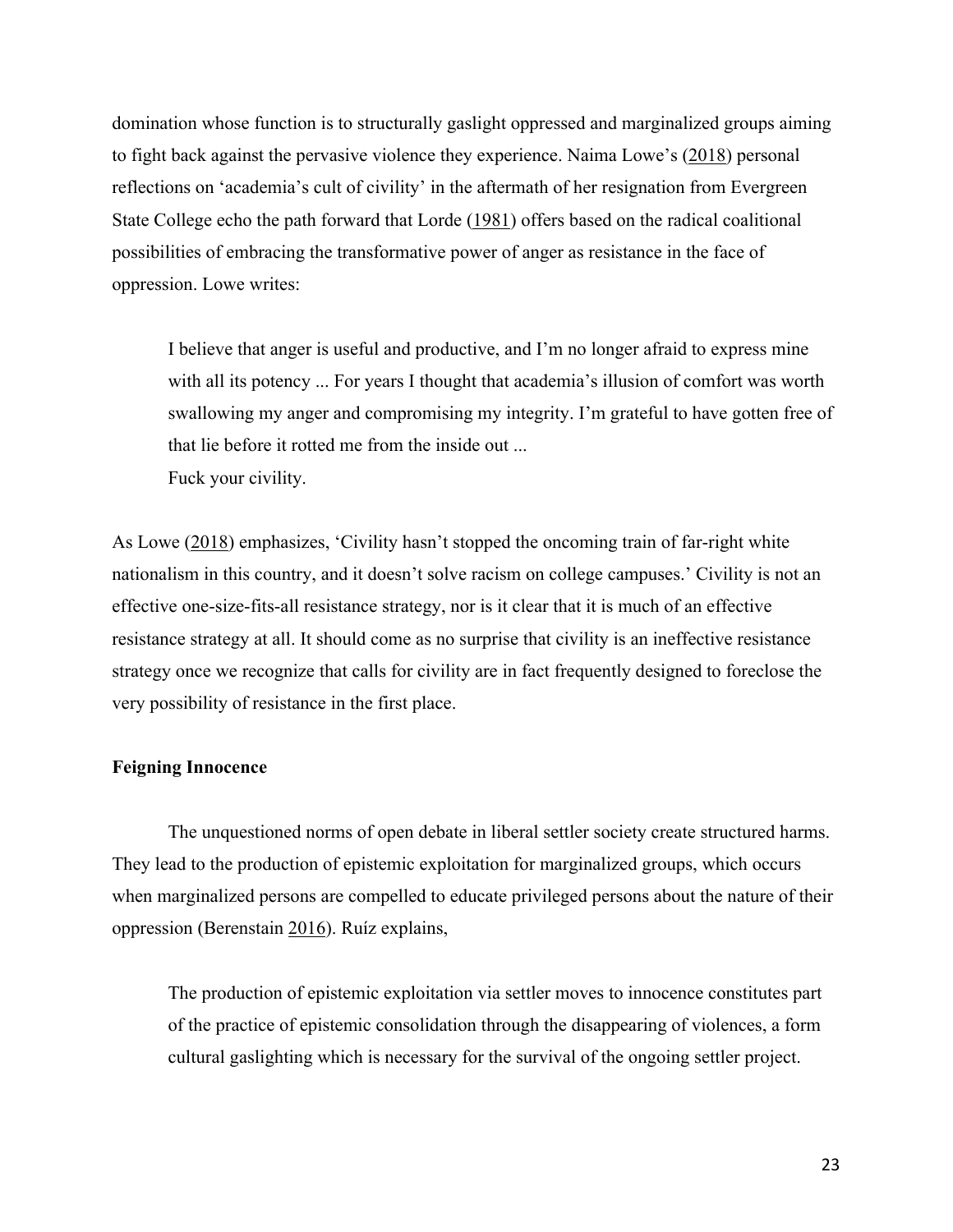To understand what this means, consider the fact that people of color and Indigenous peoples in the United States are constantly called on to, as Ruíz (forthcoming) puts it, 'redundantly answer to "tell me the story of how I conquered you"'. These stories have been told and documented over and over in many contexts, including in settler languages and methodologies. Yet these extracted explanations do not seem to make much of a dent in the structural continuity of the systems that are built and maintained through forced Black labor and stolen Indigenous land and the demands keep coming.

Settler epistemologies and the forced forgettings and false imaginings that they traffic in produce epistemic exploitation as a matter of course. They do this by actively disappearing the histories, knowledges, and realities that hold settlers accountable for their violence and then ask with feigned innocence, 'What? What did we do?'<sup>15</sup> This structural production of epistemic exploitation in turn leads to burnout, exhaustion, and cumulative trauma, for those who have to constantly recall and re-enact the violence they have been subjected to, which is exactly the point of the endeavor. In this way, demands for civility compound the trauma of the intergenerational harms of colonization and oppression—trauma which is non-accidentally produced and disproportionately distributed—and are complicit with the structural violence they obscure.

The concept of civility produces cultural gaslighting as an epistemic strategy intended to cover over the 'facilitating violences' of white supremacist settler colonial dispossession so that they will 'remain unaccounted for' within colonial epistemic frameworks (Ruíz forthcoming). The settler project begins with the forced disappearance of Native epistemologies and the disruption of Native relationships to land and other beings, but the forced disappearance and active forgetting are only one prong of the settler strategy of epistemic consolidation. Another prong involves replacing them with culturally specific values passed off as universal and mythology passed off as truth. This is the settler 'imagining' part of the equation. *Founding fathers*, *birthing a nation*, *pursuit of property*, *legislative democracy*, *pristine wilderness*, *manifest destiny*, *doctrine of discovery*, *white man's burden*. These concepts all play the important role in settler epistemology of constructing a worldview that makes settler colonialism seem natural, normal, and inevitable.16

These concepts produce 'totalizing and abusive ambients' that work to destroy resistance to settler colonial authority. This too is just what the concept of civility does. It disarms resistance to settler colonial authority by placing demands on the oppressed people and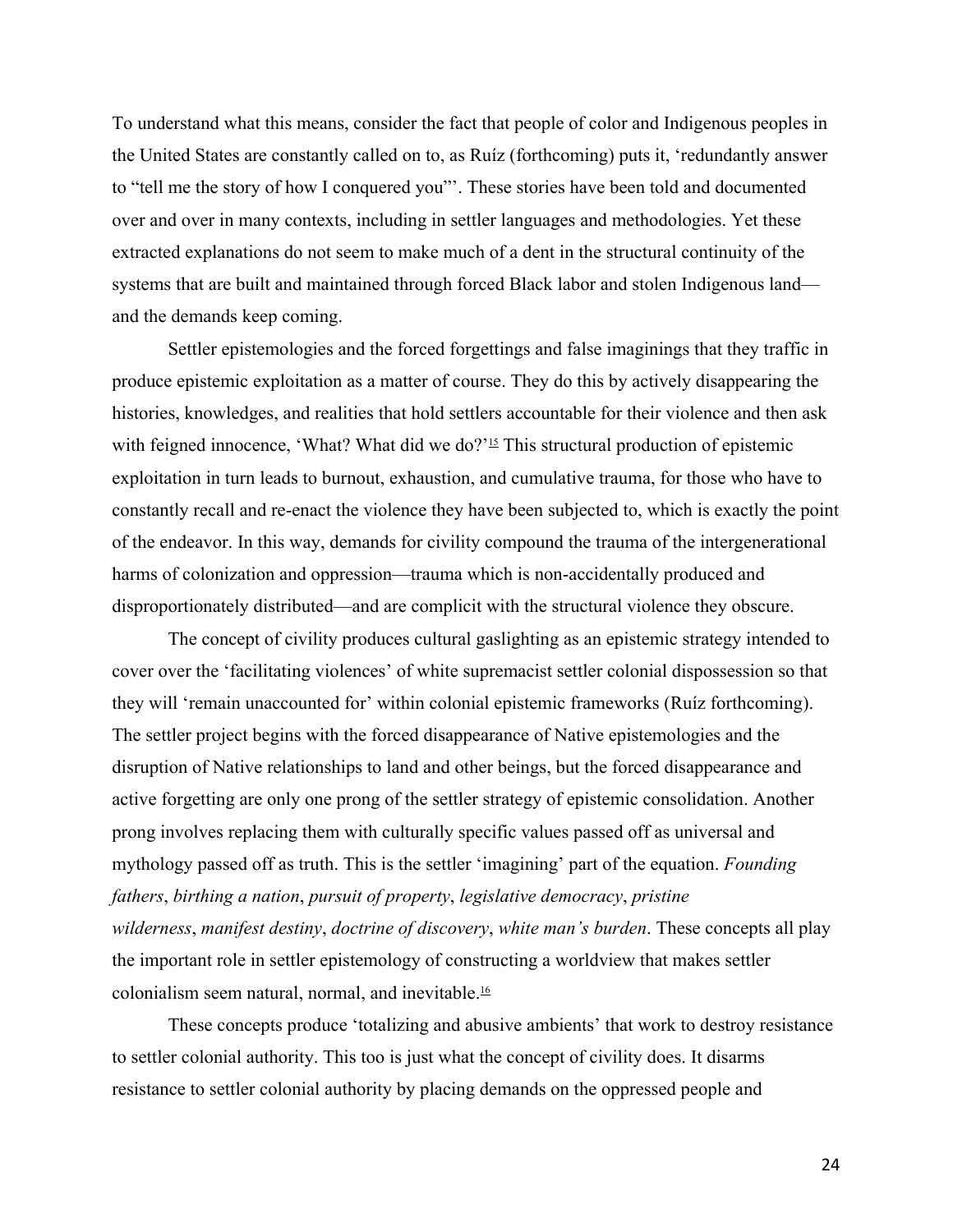Indigenous peoples who would state their grievances against the settler nation-state and those who work to uphold its authority and carry out its structural violence. It demands that they state their refusals to accept such violence just a little more quietly, a little more politely, with less anger and bitterness, in a less biting tone, in the King's English, with a smile on their face,  $\frac{17}{2}$  and an openness to the opposing views of those who think there is nothing wrong with, and maybe even something right about, perpetuating structural violence and genocide.

Revealing and rejecting the colonizing function of settler epistemic tools is one of the many imperatives of decolonization, both epistemic and otherwise. Decolonization requires returning the land. Without the return of Indigenous lands, there can be no decolonization in settler colonial contexts. The dismantling of colonial conceptual frameworks that promote and justify dispossession is one important step in facilitating the return of Indigenous lands.

#### **Notes**

1 See John Locke's theory of property for an example of conceptual work constructing settlers as entitled to Indigenous land. As Ruíz (forthcoming) puts it, Locke's theory was 'explicitly oriented toward providing ontological justification for the removal of Indigenous peoples from their ancestral homelands using culturally arbitrary conceptions of labor and ownership'.

2 This is not a new argument. It is worth noting that when I make this argument as a white woman, I might get some pushback, and I might be challenged, scolded, or perceived as difficult—but I am usually understood just fine. When people of color and Indigenous people make this argument, it is often treated as conceptually incoherent and construed as evidence against their 'rational nature' or their status as knowers.

3 See Oxford Dictionaries' public website *Lexico*, which focuses on current English and modern usages, for this definition.

4 She writes, 'This dissection has crippled the possibility of nationhood for the nations that straddle the international border. Neither Canada nor the United States stopped at separating our confederacies by international boundaries. Instead, both federal governments took it upon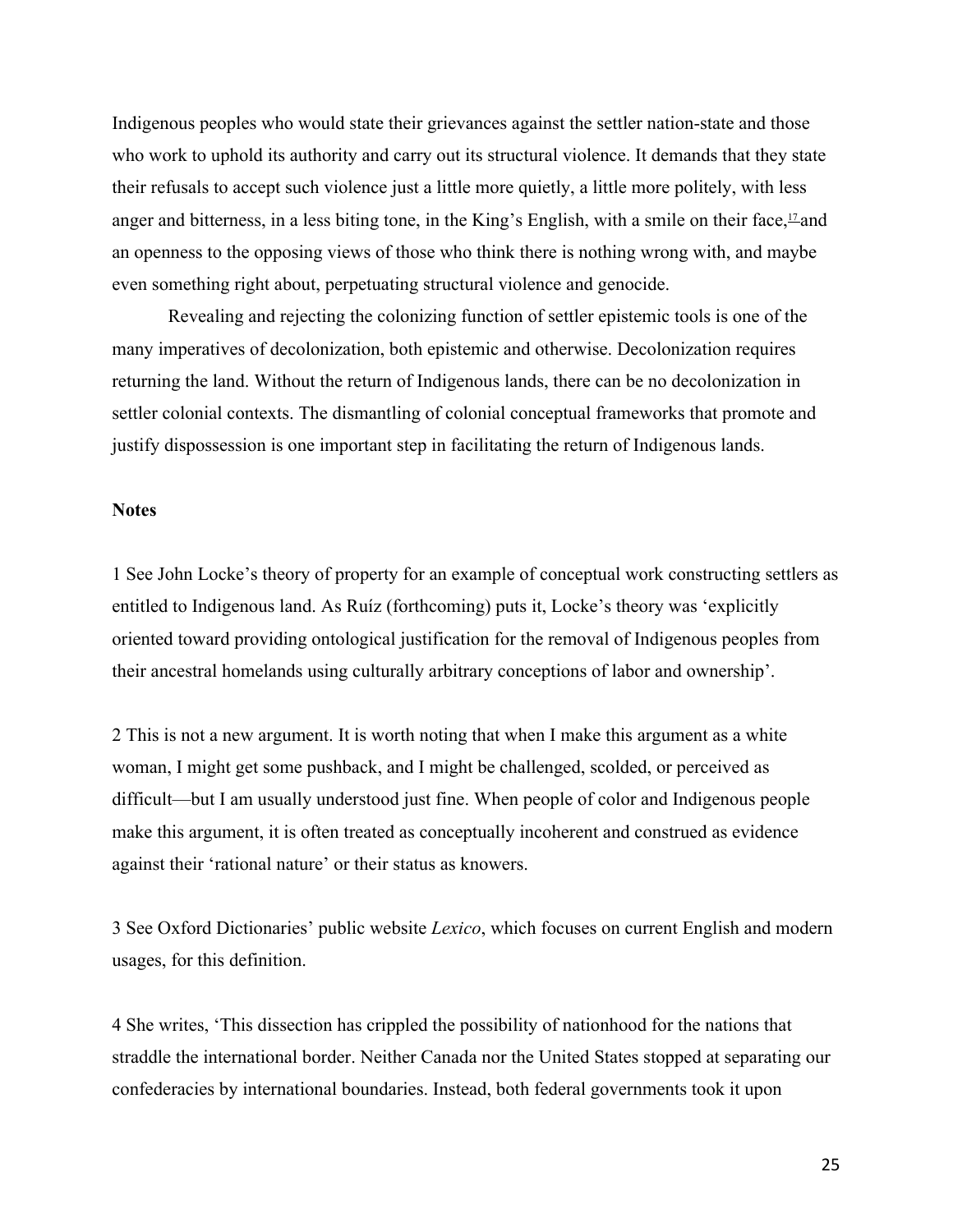themselves to further separate one village from another by establishing reservation borders, setting up a pass system, and limiting movement through violence both legal and illegal. These conditions severed connections to relatives, and continue to impair our economic, trade, cultural, social, ceremonial and political being. The impairment of trade destroyed the original economies and lowered the standard of wealth accumulation for Indigenous people. Wealth is the measure of leisure time. Time is the measure of artistic and conscious development' (2015: 116).

5 She explains, 'These conditions limit authority over family and preclude the Indigenous assumption of citizenship and power. They have obliterated our ability to define family and determine citizenship in our own terms, and led to the general belief that we are not entitled to any space at all. At the same time that our mobility, emotionality, and morality, and our concepts of justice, family, and being have been altered, concepts of disentitlement upheld by settler society dominate our lives. These conditions continue to threaten and stymie Indigenous survival (Maracle 2015: 118).

6 This justification of settler colonialism by reference to settlers making the land produce beyond its 'natural' capacity is also present in Zionist rhetoric about 'making the desert bloom'.

7 Consider how the notion of civility in the American South was used rhetorically as a weapon against the civil rights movement. Activists who disrupted the normative structure of daily life as dictated by white supremacy using methods such as sit-ins, boycotts, protests, and marches were deemed 'uncivil' and 'un-American'. In response to these criticisms, Dr. Martin Luther King Jr. penned his now-famous Letter from Birmingham Jail. In it he writes,

I must confess that over the last few years I have been gravely disappointed with the white moderate. I have almost reached the regrettable conclusion that the Negro's great stumbling block in the stride toward freedom is not the White Citizen's Council-er or the Ku Klux Klanner, but the white moderate who is more devoted to 'order' than to justice; who prefers a negative peace which is the absence of tension to a positive peace which is the presence of justice; who constantly says 'I agree with you in the goal you seek, but I can't agree with your methods of direct action;' who paternalistically feels he can set the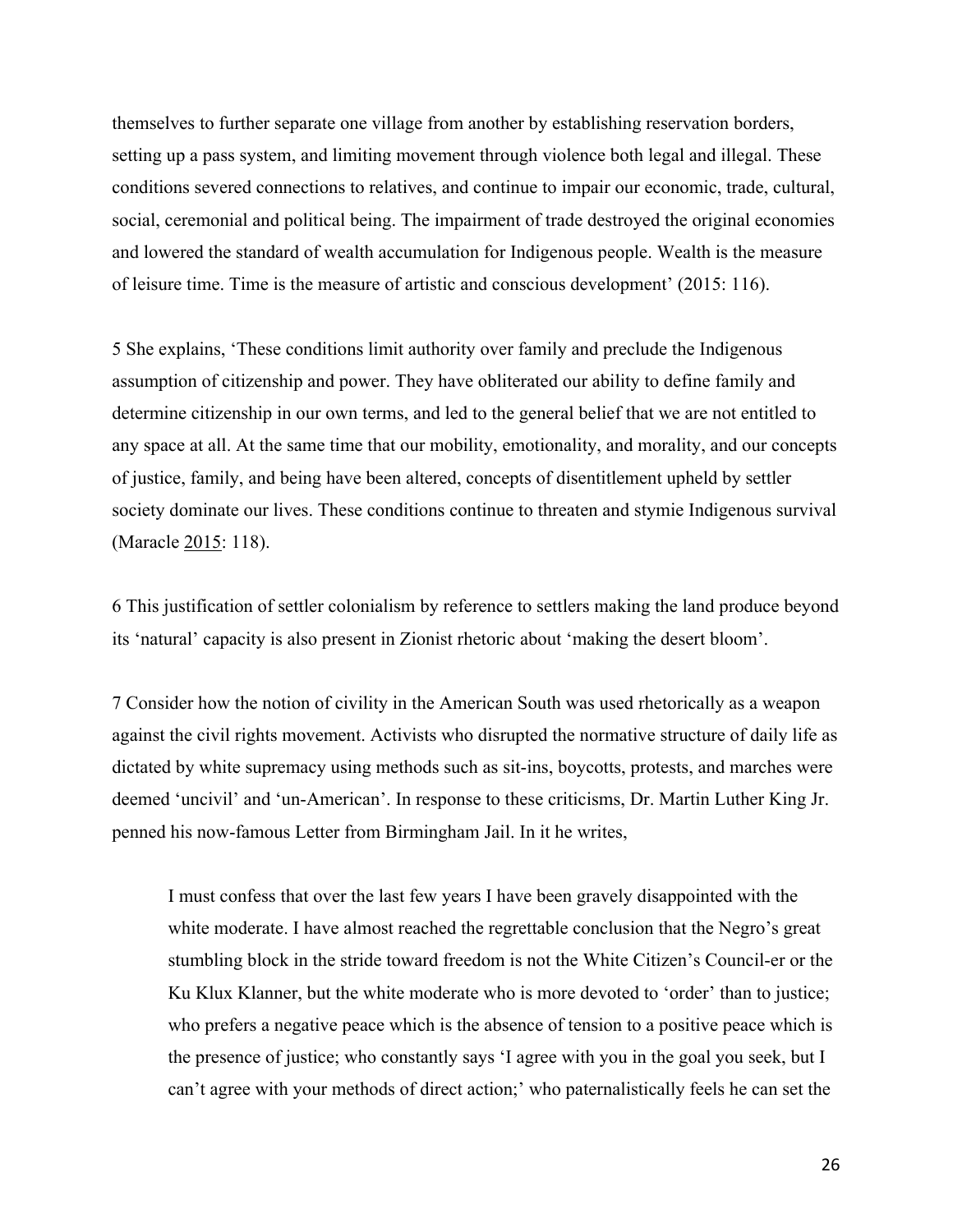timetable for another man's freedom; who lives by the myth of time and who constantly advises the Negro to wait until a 'more convenient season'.

The white moderate that King describes is paradigmatically concerned with civility as a commitment to order over to justice. As historian William Chafe, author of *Civilities and Civil Rights: Greensboro, North Carolina and the Black Struggle for Freedom*, explains, 'Civility was what white progressivism was all about—a way of dealing with people and problems that made good manners more important than substantial action' (8). Civility continue to maintain this legacy of prioritizing good manners while sacrificing the possibility of substantive action and change across a range of contexts by maintaining a pretense of compassion, concern, and reasonableness while actually silencing dissent.

8 There is, of course, a deep irony present in settler ideology portraying itself as 'forwardlooking' in contrast with Indigenous peoples and knowledge systems, given that it is the former not the latter that is responsible for the global climate catastrophe that currently threatens all present and future generations.

9 Ruíz (manuscript) demonstrates how the structure of the legal notion of 'testimony' originates from and upholds the ongoing project of settler colonialism. I contend that the concept of civility also functions as what Ruíz (forthcoming) identifies as a 'settler epistemic tool that structurally quiets critical analyses of settler structural violence in order to mitigate *cultural liability* for settler colonial violence and its continuing project of dispossession'.

10 Ruíz (2012, 2019a, 2019b, forthcoming) introduces the notion of *hermeneutic violence* and characterizes it as violence done to structures of meaning and intelligibility. This includes violence done to land, waterways, artifacts, textiles, and other loci of meaningful social relations and webs of knowledge within Indigenous epistemologies.

11 Consider an example of a death-promoting rhetorical practice. Referring to trans women as 'male' promotes their deaths by upholding the ideology that justifies incarcerating trans women in men's prisons, denying them life-affirming and life-saving medical care, discriminating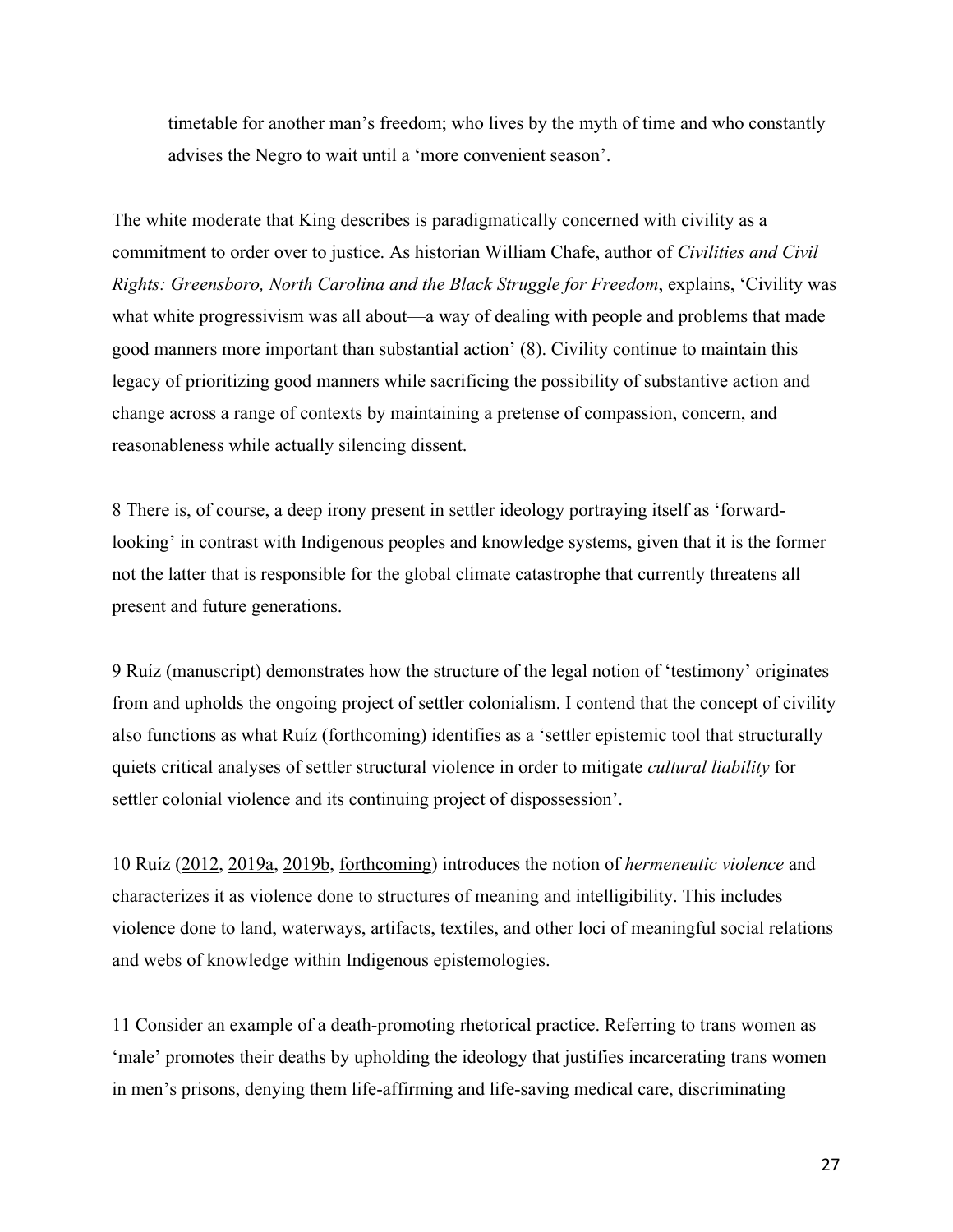against them and prohibiting them from accessing life-saving women-only spaces such as homeless shelters and domestic violence shelters, and acquitting cis-het men who murder them and resort to a 'trans panic' legal defense to excuse their acts of homicide.

12 The civilization/savage discourse has long been central to justifying colonial projects abroad. As one illustration, consider that Theodore Roosevelt took conquest to be responsible for quelling 'chaotic barbarian warfare'. He suggested that peace naturally followed conquest and that the fact was 'due solely to the power of the mighty civilized races which have not lost the fighting instinct, and which by their expansion are gradually bringing peace into the red wastes where barbarian peoples of the world hold sway' (Roosevelt 1900: 38).

13 See also Salaita's (2015) *Uncivil Rites: Palestine and the Limits of Academic Freedom*. In it, Salaita analyzes the public and academic responses to the now infamous incident regarding University of Illinois at Urbana-Champaign response to his criticism of Israel's settler colonial occupation of Palestine.

14 This includes the internal colonialism evinced through state subordination of populations of color, such as the militarized brutality exercised against Black Lives Matter protestors by police in Chicago, Baltimore, St. Louis, and New York. All of these cities have police departments who have trained with Israeli Defense Forces under the guise of learning counter-terrorism tactics.

15 Consider the Truth and Reconciliation Commission of Canada as an example.

16 This phrasing comes from Collins (2000), who describes the justifying function of controlling images as making the structures of oppression that produce them seem 'natural, normal, and inevitable'.

17 The final item on Missouri's '20 Ways to Promote Civility and Respect at Missou' list reads, 'The world always looks better from behind a smile!'

# **Acknowledgments**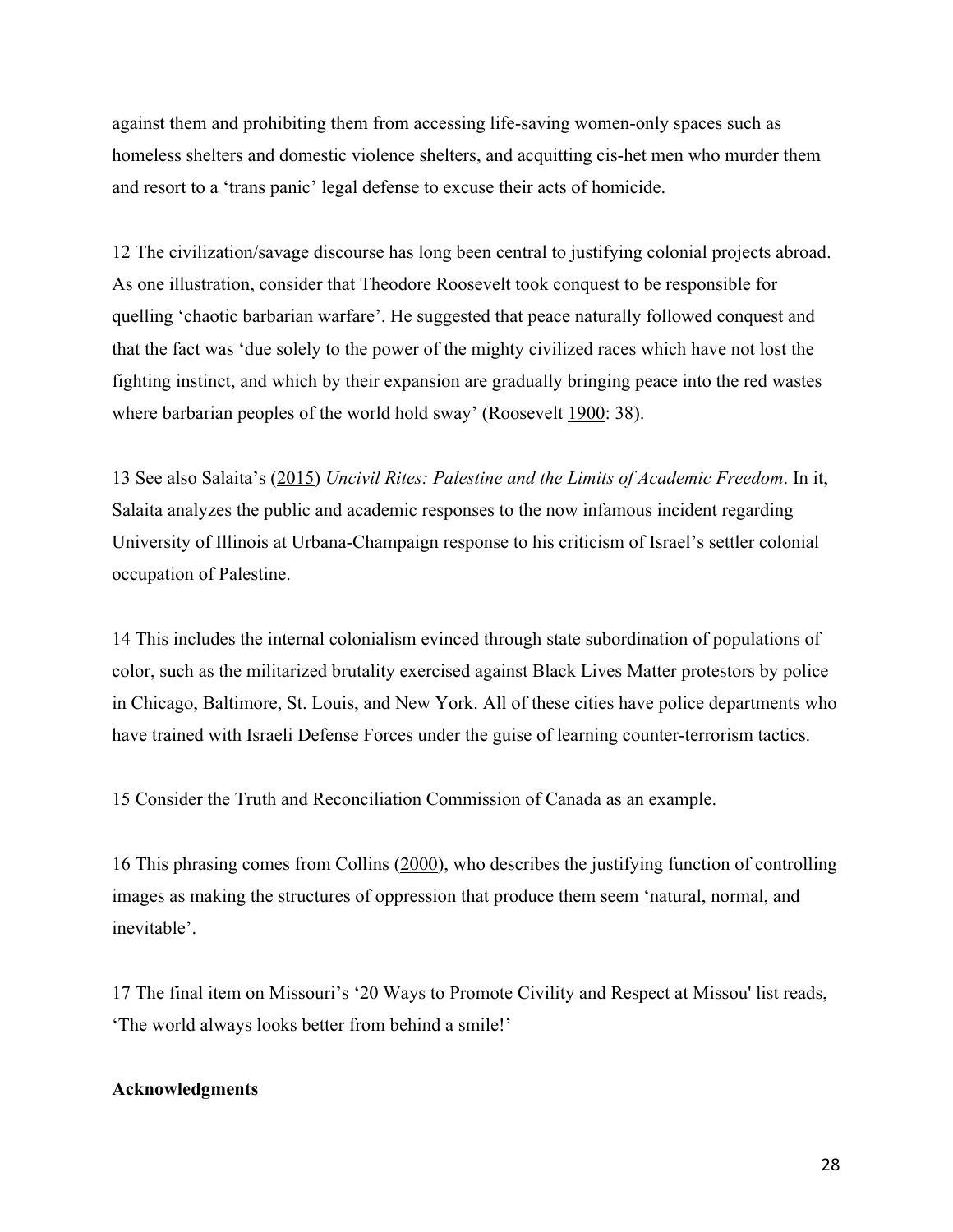Thank you to Elena Ruíz for her helpful and generous feedback on this paper.

# **Works Cited**

- Aluli-Meyer, Manulani. 2008. Indigenous and Authentic: Native Hawaiian Epistemology and the Triangulation of Meaning. In *Handbook of Critical and Indigenous Methodologies*. Edited by Linda Smith, Norman Denzin, and Yvonna Lincoln. London: Sage Publication, 217-232.
- Arvin, Maile Renee. 2018. *Possessing Polynesians: The Science of Settler Colonial Whiteness in Hawai*'*i and Oceania. Duke University Press*.
- Bang, M., Curley, L., Kessel, A., Marin, A., & Suzokovich, E. 2014. Muskrat Theories, Tobacco in the Streets, and Living Chicago as Indigenous Lands. *Environmental Education Research, 20 (1)*, 37-55.
- Berenstain, Nora. 2016. Epistemic Exploitation. *Ergo: An Open Access Journal of Philosophy*, 3 (22).

Berenstain, Nora. Forthcoming. White Feminist Gaslighting. *Hypatia*

- Calderon, Dolores 2014. Speaking back to Manifest Destinies: a land education-based approach to critical curriculum inquiry, Environmental Education Research, 20:1, 24- 36, doi: 10.1080/13504622.2013.865114
- Chafe, William 1980. *Civilities and Civil Rights: Greensboro, North Carolina and the Black Struggle for Freedom*. Oxford University Press.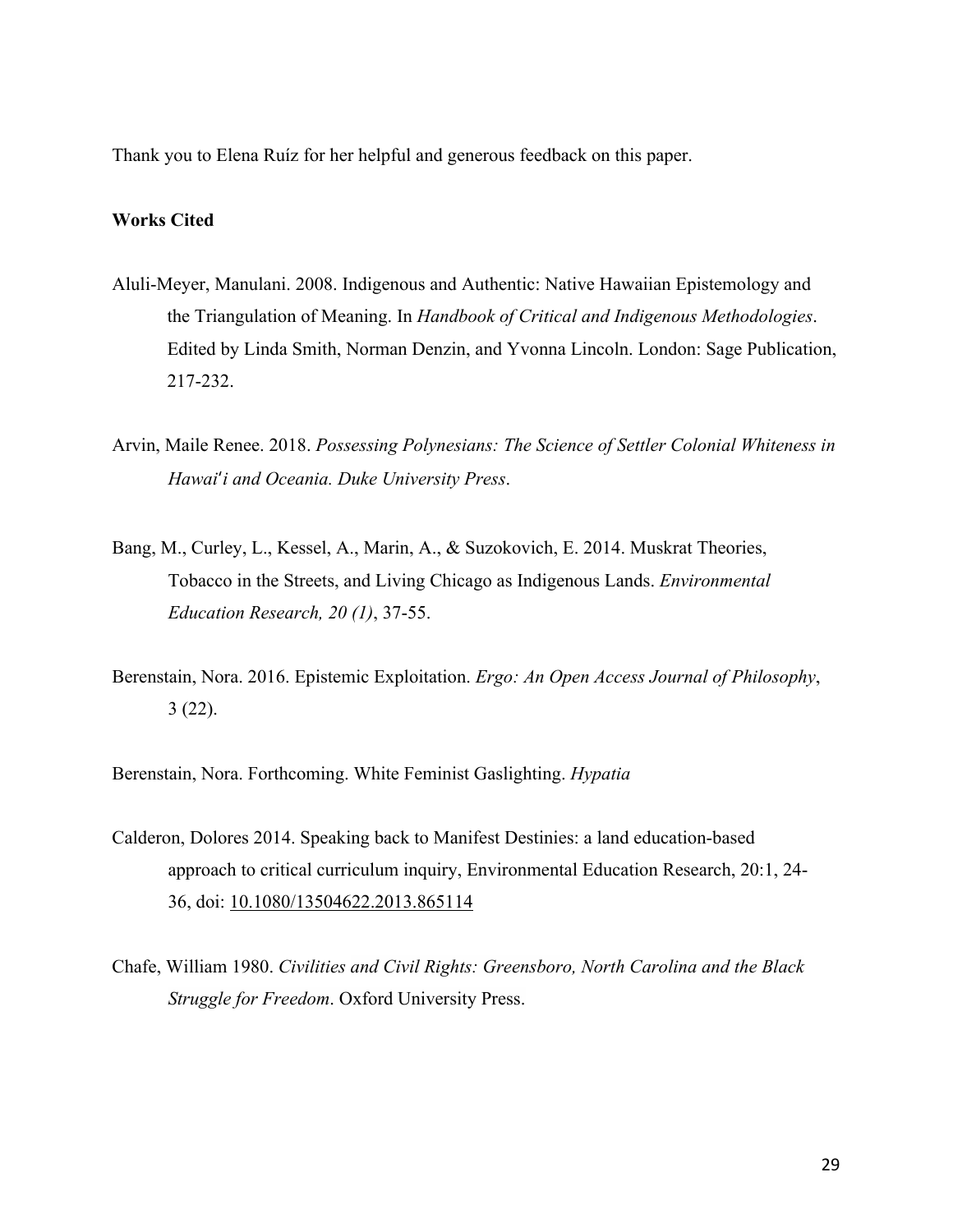- City of Sherrill v. Oneida Indian Nation of N. Y., 544 U.S. 197 2005 https://supreme.justia.com/cases/federal/us/544/197/#tab-opinion-1961815
- Collins, Patricia Hill. 2000. *Black Feminist Thought: Knowledge, Consciousness, and the Politics of Empowerment.* New York: Routledge.
- Coulthard, Glen 2014. *Red Skin, White Masks Rejecting the Colonial Politics of Recognition*. University of Minnesota Press.
- Curzer, Mirah 2019. Prison Rape is Not a Punchline. *Bitch Media*. https://www.bitchmedia.org/article/prison-rape-not-punchline.

Davis, Angela. 2003. *Are Prisons Obsolete?* Seven Stories Press.

- Dotson, Kristie. 2012. A Cautionary Tale: On Limiting Epistemic Oppression. *Frontiers* 33.1: 24-47.
- Ebadolahi, Mitra May 23, 2018. 'The Border Patrol Was Monstrous Under Obama. Imagine How Bad It Is Under Trump.' *ACLU*.*org,* https://www.aclu.org/blog/immigrantsrights/ice-and-border-patrol-abuses/border-patrol-was-monstrous-under-obama-imagine
- Ennis, Dawn. July 1, 2015. 'Booing Jennicent was Wrong. But was What She Did Worse?' *The Advocate,* https://www.advocate.com/commentary/2015/07/01/booing-jennicet-waswrong-was-what-she-did-worse

Forrest, Maura. Feb 21, 2020. 'Trudeau's Next Political Crisis: Rail Blockades.' *Politico*. https://www.politico.com/news/2020/02/21/trudeaus-rail-blockades-116599

Goeman, Mishuana. 2017. Ongoing Storms and Struggles: Gendered Violence and Resource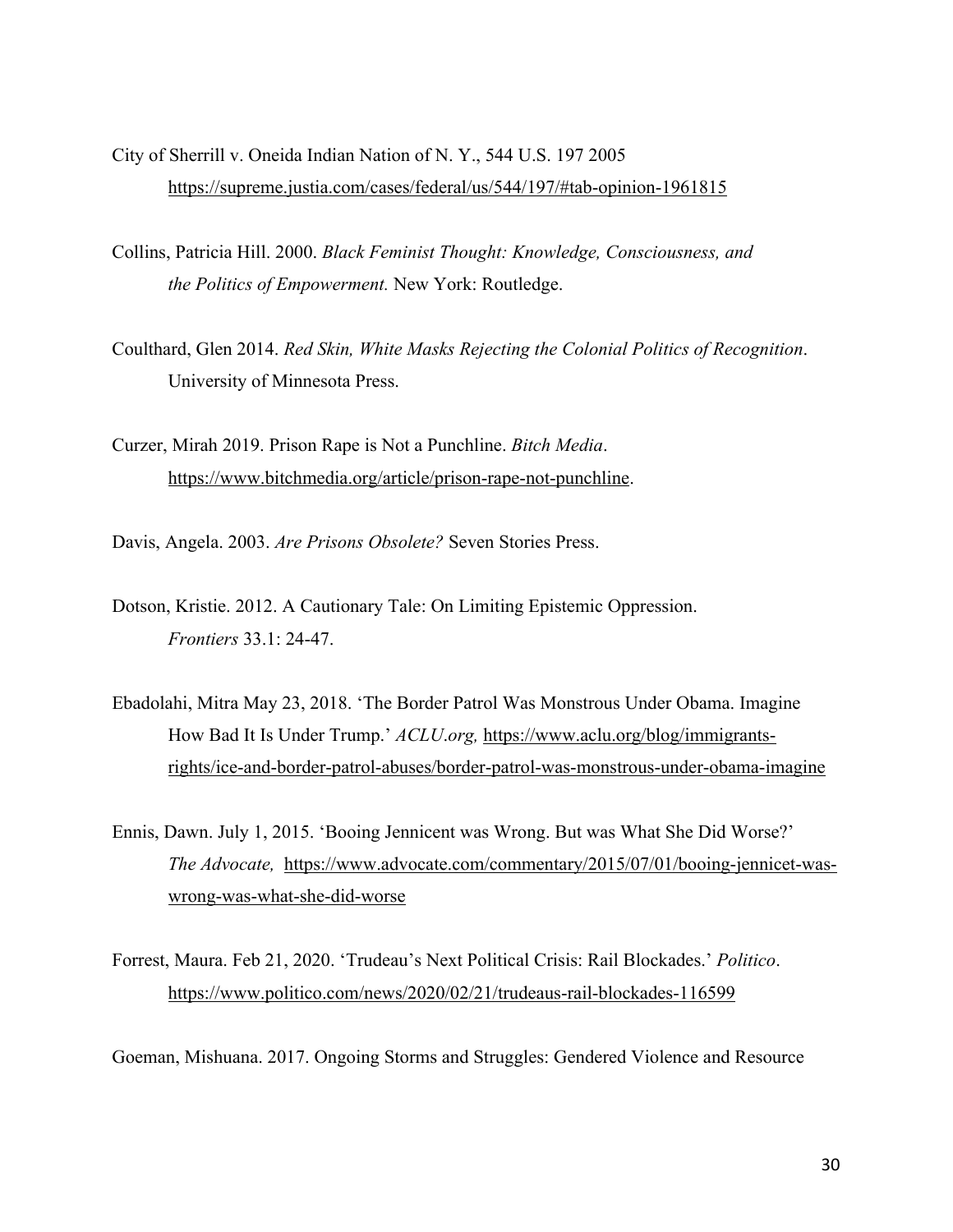Exploitation in Barker, Joanne (ed), *Critically Sovereign: Indigenous Gender, Sexuality, and Feminist Studies*. Duke University Press.

- Guitierrez, Jennicet. June 25, 2015. 'I interrupted President Obama because we need to be Heard.' *Washington Blade*. https://www.washingtonblade.com/2015/06/25/exclusive-iinterrupted-obama-because-we-need-to-be-heard/
- Human Rights Watch. Feb 28,2018. 'In the Freezer: Abusive Conditions for Women and Children in US Immigration Holding Cells.'
- Kassie, Emily. July 17, 2018. 'Sexual Assault Inside ICE Detention: 2 Survivors Tell Their Stories,' *The New York Times.* https://www.nytimes.com/2018/07/17/us/sexual-assaultice-detention-survivor-stories.html
- Kaur, Harmeet. July 1 2018. 'How a 'lack of civility' helped propel the civil rights movement. *CNN,* https://www.cnn.com/2018/07/01/politics/civility-in-the-civil-rights-era/index.html
- King Jr., Dr. Martin Luther .Apr 16 1963. Letter from a Birmingham Jail. https://kinginstitute.stanford.edu/king-papers/documents/letter-birmingham-jail
- Kuwada, Bryan Kamaoli. Apr 3, 2015 'We Live in the Future. Come Join Us.' *Ke Kaupu Hehi Ale* https://hehiale.wordpress.com/2015/04/03/we-live-in-the-future-come-join-us/
- Le Espiritu, Evyn, Jasbir K Puar, and Steven Salaita. 2015. 'Civility, Academic Freedom, and the Project of Decolonization: A Conversation with Steven Salaita.' *Qui Parle: Critical Humanities and Social Sciences* 24 (1): 63-88.
- Lorde, Audre. 1981. The Uses of Anger: Women Responding to Racism. *Women's Studies Quarterly* 25(1/2): 278-85.

Lowe, Naima. Oct 15, 2018. 'I fought academia's cult of civility and all I got was this lousy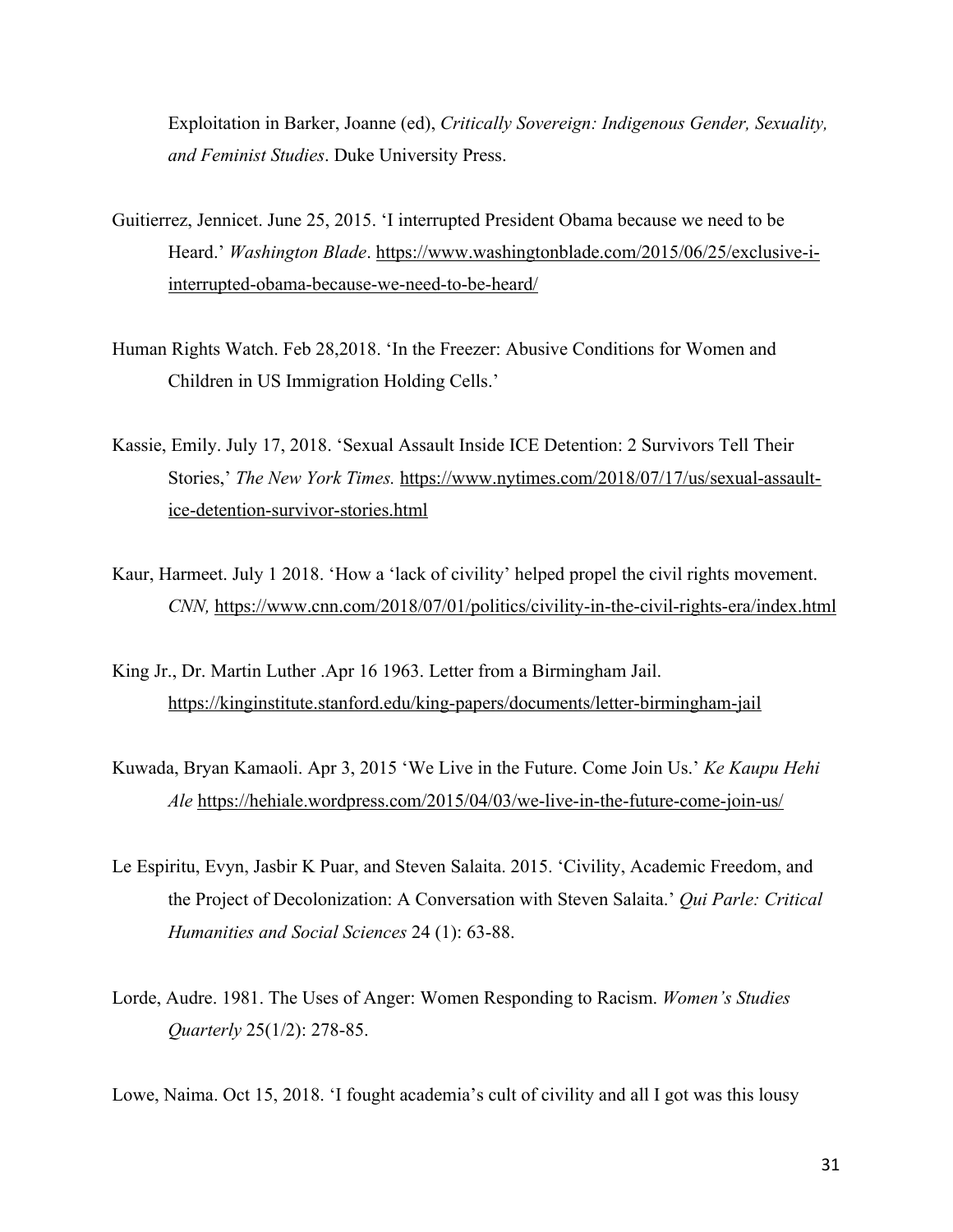PTSD diagnosis.' *Medium.* https://medium.com/@yourstrulynaima/academias-cult-ofcivility-30007869d4d4.

Luft, Aliza and Daniel Solomon. May 25, 2018. How dangerous is it when Trump calls some immigrants 'animals'? *The Washington Post*. https://www.washingtonpost.com/news/monkey-cage/wp/2018/05/25/how-dangerous-isit-when-trump-calls-some-immigrants-animals/

- Mackey, Robert. Sept 12, 2014. Professor's Angry Tweets on Gaza Cost Him A Job. *The New York Times*. https://www.nytimes.com/2014/09/13/world/middleeast/professors-angrytweets-on-gaza-cost-him-a-job.html
- Maile, David Uahikeaikalei'ohu. May 13, 2015. 'Science, Time, and Mauna a Wākea: The Thirty-Meter Telescope's Capitalist-Colonialist Violence, Part I.' *The Red Nation*. https://therednation.org/2015/05/13/science-time-and-mauna-a-wakea-the-thirty-metertelescopes-capitalist-colonialist-violence-an-essay-in-two-parts/
- Maile, David Uahikeaikalei'ohu. September 9, 2018. Precarious Performances: The Thirty Meter Telescope and Settler State Policing of Kānaka Maoli.' *Abolition Journal.* https://a bolitionjournal.org/precarious-performances/
- Mailhot, Terese Marie. July 25, 2018. 'Marginalized People Don't Need Lessons in Civility.' *Pacific Standard.* https://psmag.com/social-justice/marginalized-people-dont-needlessons-in-civility

Maracle, Lee. 2015. *Memory Serves: Oratories*. NeWest Press.

Roosevelt, Theodore. 1900. *The Strenuous Life: Essays and Addresses.*  https://www.bartleby.com/58/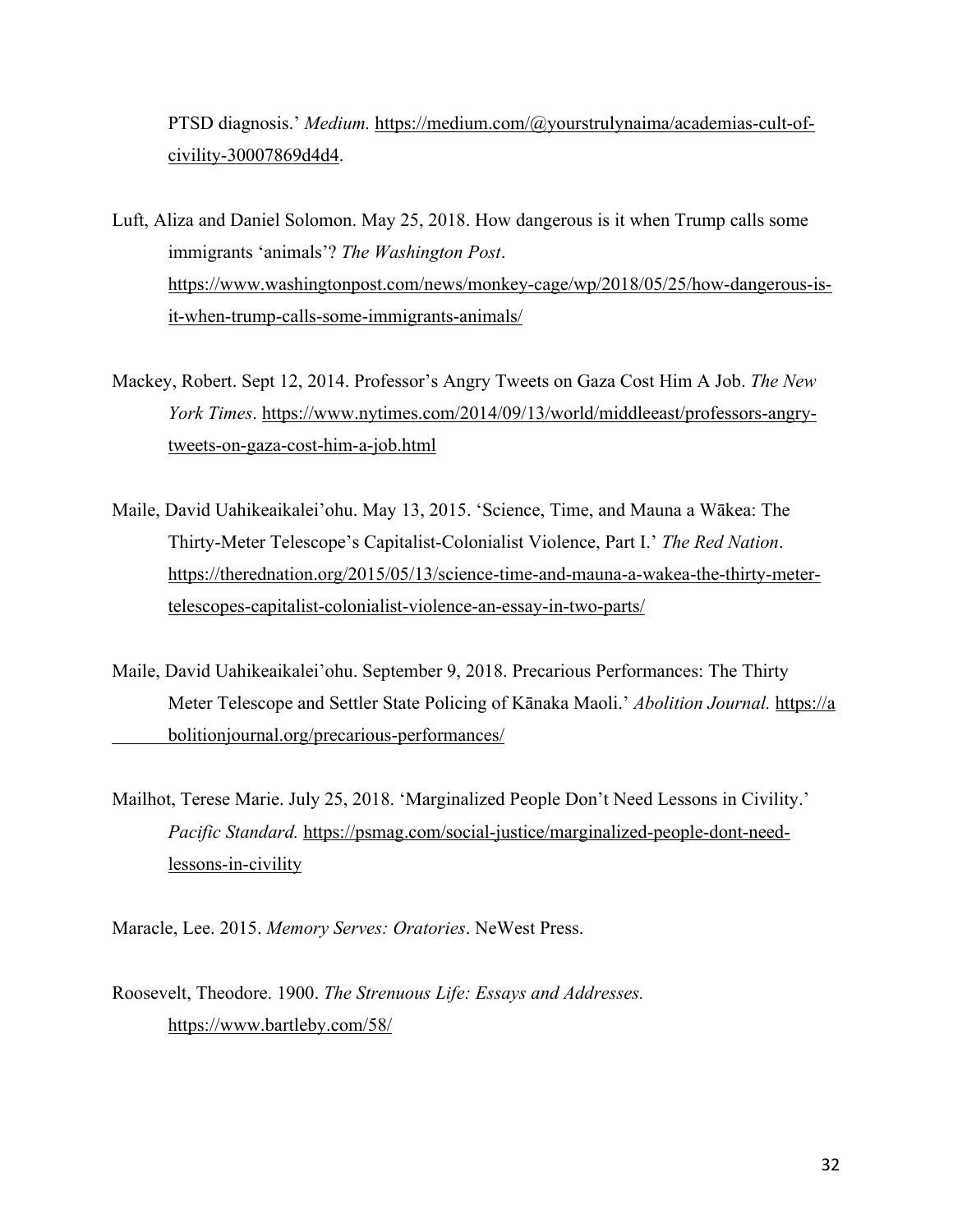Ruíz, Elena. 2019. The Secret Life of Violence. In *Frantz Fanon and Emancipatory Social Theory*, Dustin Byrd (ed). Brill Press.

Ruíz, Elena. Forthcoming. Cultural Gaslighting. *Hypatia: A Journal of Feminist Philosophy.*

- Ruíz, Elena Flores. 2012. Theorizing multiple oppressions through colonial history: cultural alterity and Latin American feminisms, *APA Newsletter on Hispanic/Latino Issues in Philosophy* 11(2): 5-9.
- Ruíz, Elena Flores. 2019b. Between hermeneutic violence and alphabets of survival. In Andrea Pitts, Mariana Ortega & José Medina (eds.), *Theories of the flesh: Latinx and Latin American feminisms, transformation, and resistance*. Oxford University Press.

Ruíz, Elena Flores. Manuscript. *Structural violence*.

- Salaita, Steven. 2015. *Uncivil Rites: Palestine and the Limits of Academic Freedom*. Haymarket Books.
- Salaita, Steven. Jan 12, 2015. First Peoples, Palestine, and the Crushing of Free Speech. Lecture at Simon Fraser University Harbour Centre, Vancouver BC.
- Salaita, Steven. Oct 5, 2015. 'Why I was Fired.' *The Chronicle of Higher Education.* https://www.chronicle.com/article/Why-I-Was-Fired/233640.
- Show Me Respect Project, "20 Ways to Promote Civility and Respect at Mizzou" *Missouri.edu*  https://understand.missouri.edu/civility-you-mizzou/20-ways.pdf
- Simpson, Audra. 2007. On Ethnographic Refusal: Indigeneity, 'Voice' and Colonial Citizenship. *Junctures* 9.

Simpson, Audra. 2014. *Mohawk Interruptus: Political Life Across the Borders of Settler States*.